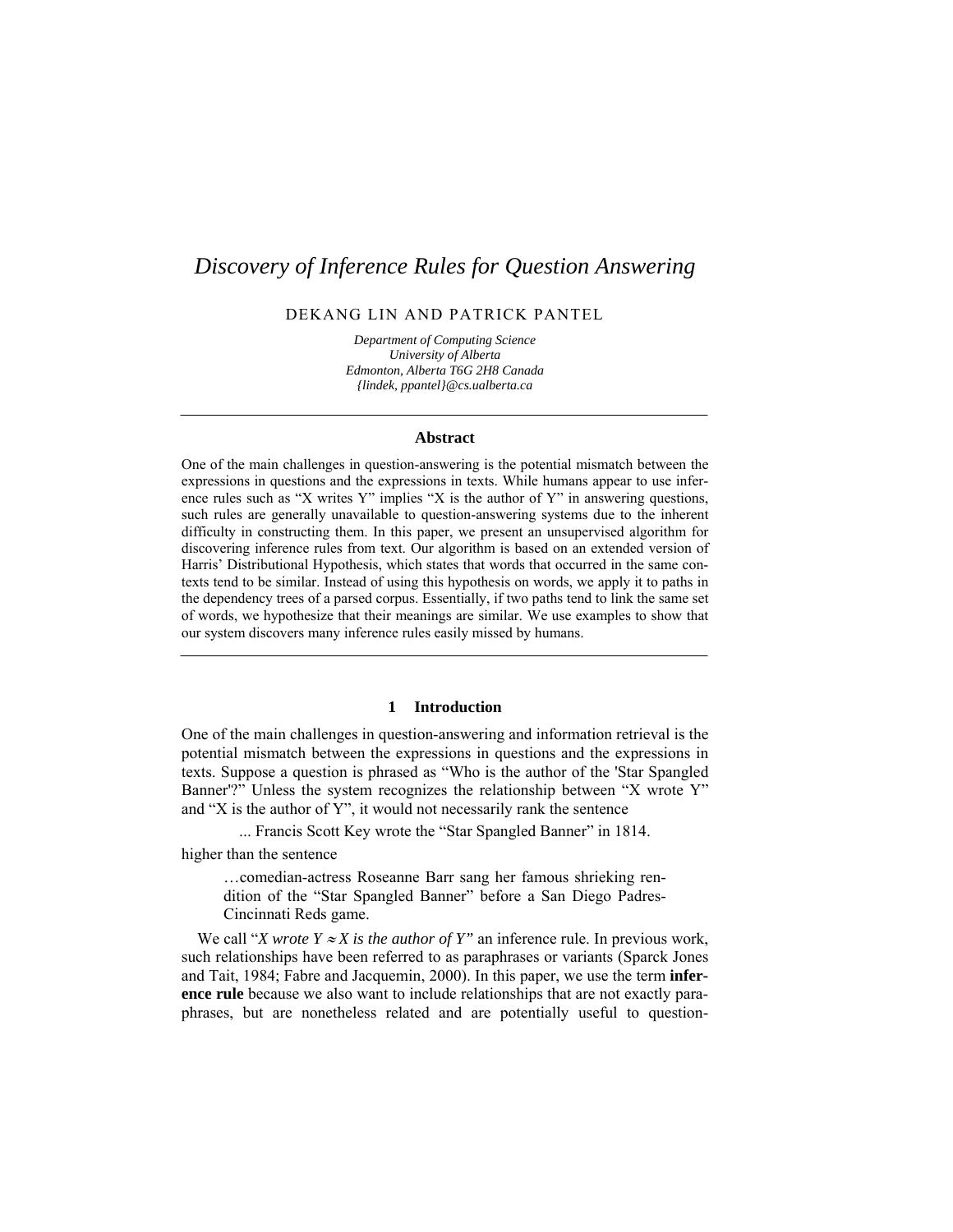answering systems. For example, "*X caused Y*  $\approx$  *Y is blamed on X*" is an inference rule even though the two phrases do not mean exactly the same thing.

Inference rules are extremely important in many fields such as natural language processing, information retrieval, and Artificial Intelligence in general. In the LASSO/FALCON systems (Harabagiu et al., 2000), the most successful QA systems in TREC-8 and TREC-9, a theorem prover is used to justify the answers. FALCON scored 19% higher with the answer justification process than without it.

Traditionally, knowledge bases containing such inference rules are created manually. This knowledge engineering task is extremely laborious. More importantly, building such a knowledge base is inherently difficult since humans are not good at generating a complete list of rules. For example, while it is quite trivial to come up with the rule *<sup><i>x*</sup></sup> *x wrote Y*  $\approx$  *X is the author of Y*<sup>*n*</sup>, it seems hard to dream up a rule like *''X manufactures Y*  $\approx$ *X's Y factory*'', which can be used to infer that "Chrétien visited Peugot's newly renovated car factory in the *afternoon*" contains an answer to the query "*What does Peugot manufacture?*"

Most previous efforts on knowledge engineering have focused on creating tools for helping knowledge engineers transfer their knowledge to machines (Hahn and Schnattinger, 1998). Our goal is to automatically discover such rules.

In this paper, we present an unsupervised algorithm, **DIRT**, for **Discovering Inference Rules from Text**. Our algorithm is a generalization of previous algorithms for finding similar words (Hindle, 1990; Pereira, 1993; Lin, 1998). Algorithms for finding similar words assume the Distributional Hypothesis, which states that words that occurred in the same contexts tend to have similar meanings (Harris, 1985). Instead of applying the Distributional Hypothesis to words, we apply it to paths in dependency trees. Essentially, if two paths tend to link the same sets of words, we hypothesize that their meanings are similar. Since a path represents a binary relationship, we generate an inference rule for each pair of similar paths.

The remainder of this paper is organized as follows. In the next section, we review previous work. In Section 3, we define paths in dependency trees and describe their extraction from a parsed corpus. Section 4 presents the DIRT system. A comparison of our system's output with manually generated paraphrase expressions is shown in Section 5. Finally, we conclude with a discussion of future work.

## **2 Previous Work**

Most previous work on variant recognition and paraphrase has been done in the fields of natural language generation, text summarization, and information retrieval.

The generation community focused mainly on rule-based text transformations in order to meet external constraints such as length and readability (Meteer and Shaked, 1988; Iordanskaja et al., 1991; Robin, 1994; Dras, 1997). Dras (1999)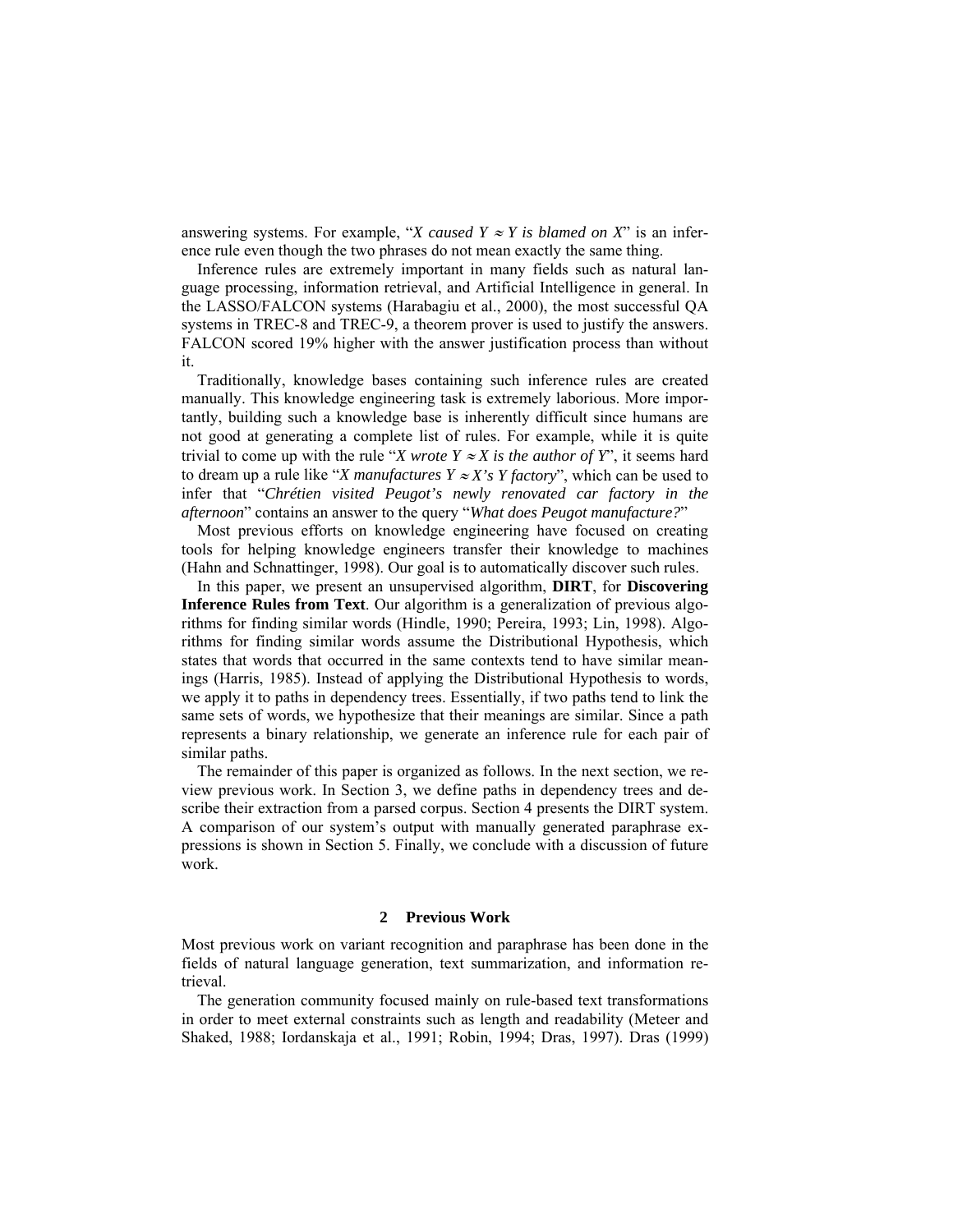described syntactic paraphrases using a meta-grammar with a synchronous Tree Adjoining Grammar (TAG) formalism.

In multi-document summarization, paraphrasing is important to avoid redundant statements in a summary. Given a collection of similar sentences (a theme) with different wordings, it is difficult to identify similar phrases that report the same fact. Barzilay et al. (1999) analyzed 200 two-sentence themes from a corpus and extracted seven lexico-syntactic paraphrasing rules. These rules covered 82% of syntactic and lexical paraphrases, which cover 70% of all variants. The rules are subsequently used to identify common statements in a theme by comparing the predicate-argument structure of the sentences within the theme.

In information retrieval, it is common to identify phrasal terms from queries and generate their variants for query expansion. It has been shown that such query expansion does promote effective retrieval (Arampatzis et al., 1998; Anick and Tipirneni, 1999). Morphological variant query expansion was treated by Sparck Jones and Tait (1984) using a semantic interpreter and by the Fastr system (Jacquemin et al., 1997). Also, Jacquemin (1999) proposed a rule-based system for the recognition of morpho-syntactic variants using morphological and light syntactic features (e.g. part-of speech and number agreement). Motivated by the fact that morpho-syntactic features inadequately separated correct and incorrect variants, Fabre and Jacquemin (2000) later extended this model using lexical semantics for obtaining noun-to-verb variants. The minor modifications to the model increased the recognition precision by 30% and reduced recognition recall by 10%.

In (Richardson, 1997), Richardson extracted semantic relationships (e.g., hypernym, location, material and purpose) from dictionary definitions using a parser and constructed a semantic network. He then described an algorithm that uses paths in the semantic network to compute the similarity between words. In a sense, our algorithm is a dual of Richardson's approach. While Richardson used paths as features to compute the similarity between words, we use words as features to compute the similarity of paths.

Many text mining algorithms aim at finding association rules between terms (Lin et al., 1998). In contrast, the output of our algorithm is a set of associations between relations. Term associations usually require human interpretation; however, some of them are considered to be uninterpretable even by humans (Feldman et. al., 1998).

## **3 Extraction of Paths from Dependency Trees**

The inference rules discovered by DIRT are between paths in dependency trees. In this section, we first briefly describe the parser used to generate the dependency trees. Then, we describe an algorithm for extracting paths from the trees.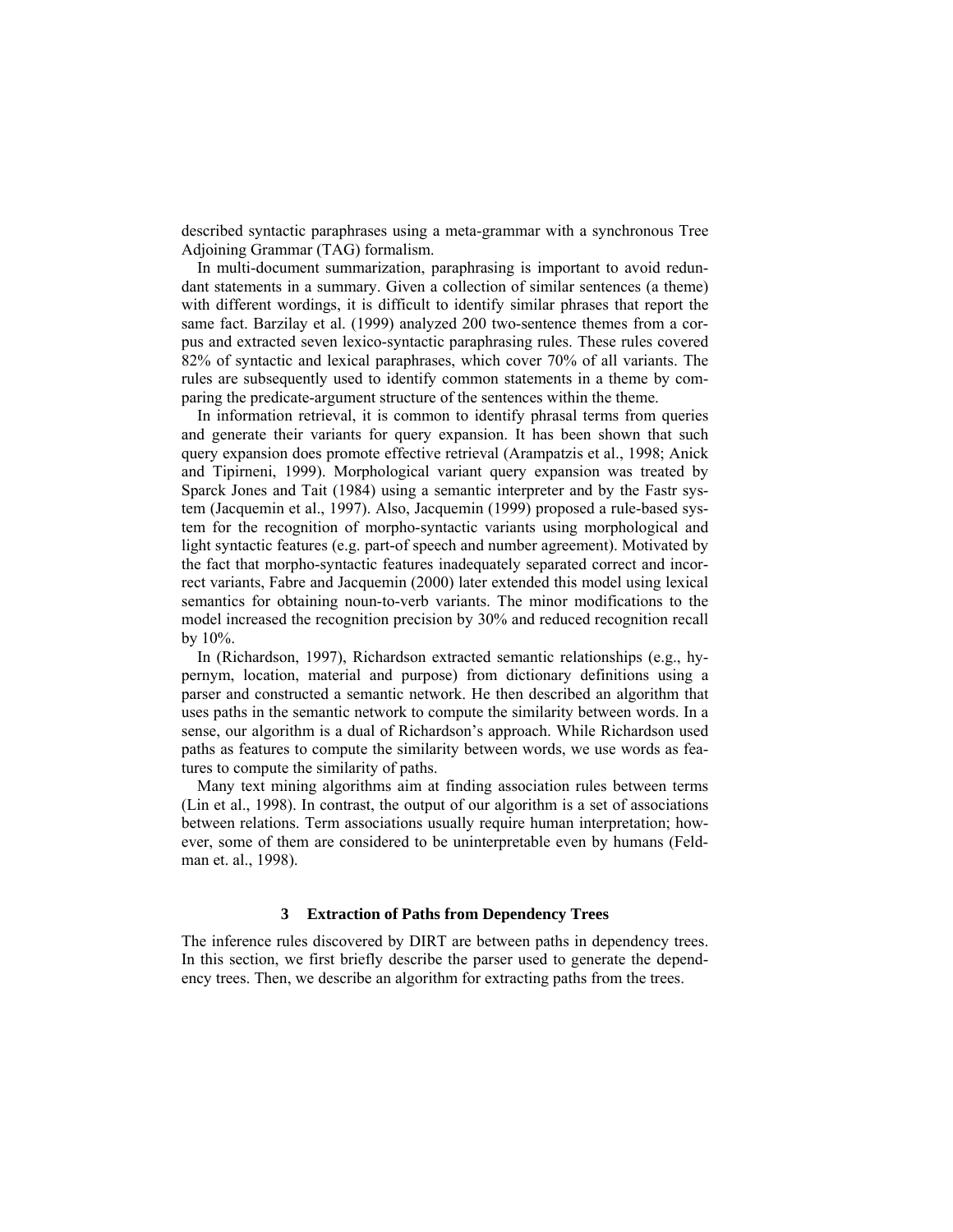

Figure 1. The dependency tree for the sentence *John found a solution to the problem* extracted by Minipar .

#### *3.1 Minipar*

Minipar1 is a principle-based English parser (Berwick, 1991). Like Principar (Lin, 1993), Minipar represents its grammar as a network where nodes represent grammatical categories and links represent types of syntactic (dependency) relationships. The grammar network consists of 35 nodes and 59 links. Additional nodes and links are created dynamically to represent subcategories of verbs. Minipar employs a message passing algorithm that essentially implements distributed chart parsing. Instead of maintaining a single chart, each node in the grammar network maintains a chart containing partially built structures belonging to the grammatical category represented by the node. The grammatical principles are implemented as constraints associated with the nodes and links.

The lexicon in Minipar is derived from syntactic features (parts of speech and subcategorization frames) in WordNet (Miller, 1990). With additional proper names, the lexicon contains about 130,000 entries (in base forms). The lexicon entry of a word lists all possible parts of speech of the word and its subcategorization frames (if any). The lexical ambiguities are handled by the parser instead of a tagger.

Minipar works with a constituency grammar internally, however the output of Minipar is a dependency tree. The conversion is straightforward because all the constituents in the constituency grammar have a head. Figure 1 shows an example dependency tree for the sentence "*John found a solution to the problem*." The links in the diagram represent dependency relationships. The direction of a link is from the head to the modifier in the relationship. Labels associated with the links represent types of dependency relations. Table 1 lists a subset of the dependency

l

<sup>1</sup> Available at http://www.cs.ualberta.ca/~lindek/minipar.htm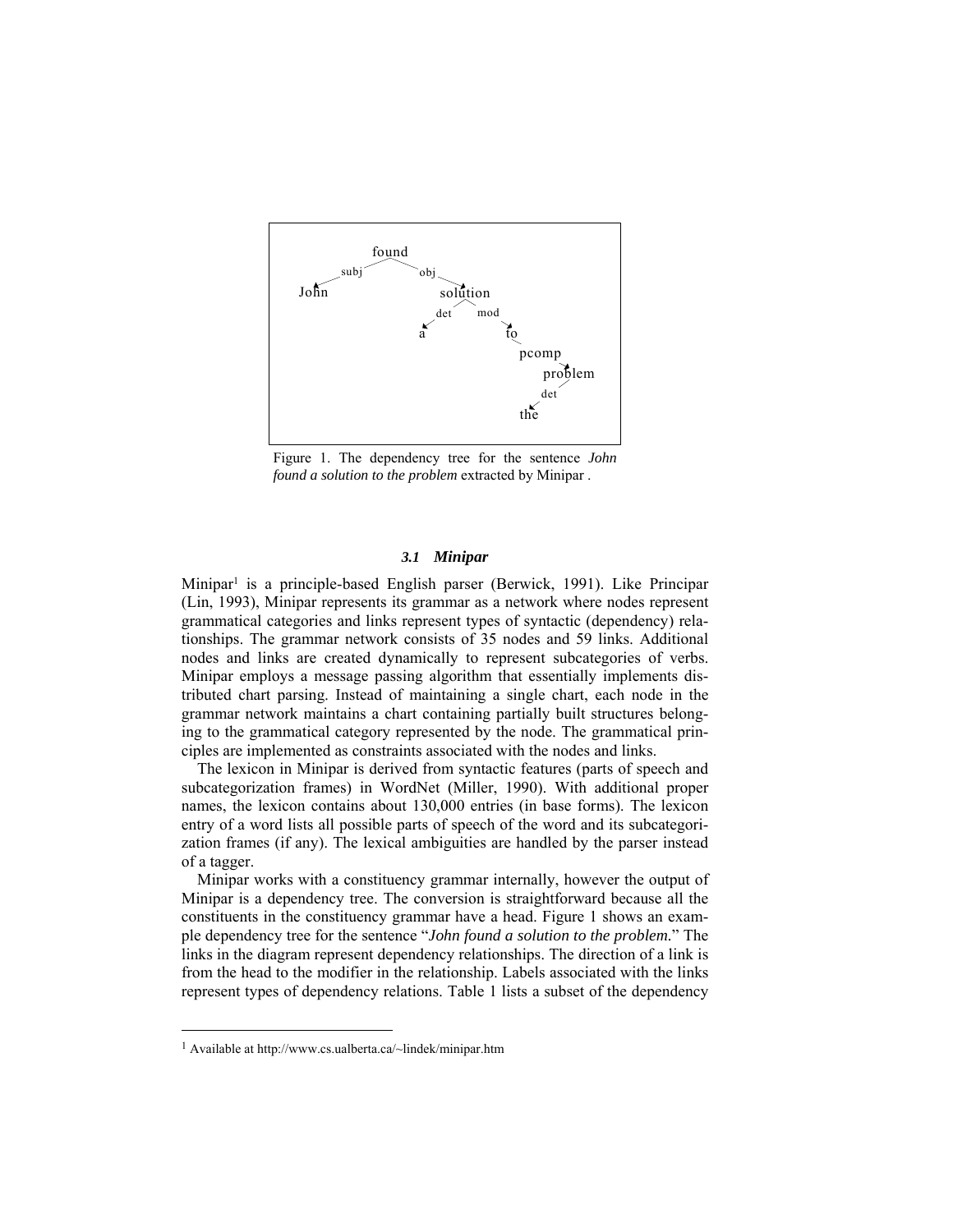| <b>RELATION</b> | <b>DESCRIPTION</b>                   | <b>EXAMPLE</b>           |  |
|-----------------|--------------------------------------|--------------------------|--|
| appo            | appositive of a noun                 | the CEO, John            |  |
| det             | determiner of a noun                 | the dog                  |  |
| gen             | genitive modifier of a noun          | John's dog               |  |
| mod             | adjunct modifier of any type of head | tiny hole                |  |
| nn              | prenominal modifier of a noun        | station manager          |  |
| pcomp           | complement of a preposition          | in the garden            |  |
| subj            | subject of a verb                    | <b>John</b> loves Mary.  |  |
| sc              | small clause complement of a verb    | She forced him to resign |  |

*Table 1*. A subset of the dependency relations in Minipar outputs.

relations in Minipar outputs. For the sake of space, from now on we represent dependency trees in a more compact form as follows:

$$
\mathcal{L}^{\text{subj}} \left\{\begin{array}{c}\text{obj} \\ \mathcal{L}^{\text{det}} \end{array}\right\} \text{mod} \left\{\begin{array}{c}\text{pcomp} \\ \mathcal{L}^{\text{det}} \end{array}\right\}
$$
\nJohn found a solution to the problem.

Like chart parsers, Minipar constructs all possible parses of an input sentence. However, only the highest ranking parse tree is output. Although the grammar is manually constructed, the selection of the best parse tree is guided by the statistical information obtained by parsing a 1GB newspaper corpus with Minipar. The statistical ranking of parse trees is based on the following probabilistic model. The probability of a dependency tree is defined as the product of the probabilities of the dependency relationships in the tree. Formally, given a tree *T* with root *root* consisting of *D* dependency relationships (*head<sub>i</sub>*, *relationship<sub>i</sub>*, *modifier<sub>i</sub>*), the probability of  $T$  is given by:

$$
P(T) = P(root) \prod_{i=1}^{D} P(relationship_i, modifier_i | head_i)
$$

where *P(relationship<sub>i</sub>, modifier<sub>i</sub> | head<sub>i</sub>)* is obtained using Maximum Likelihood Estimation (MLE).

Minipar parses newspaper text at about 500 words per second on a Pentium-III 700Mhz with 500MB memory. Evaluation with the manually parsed SUSANNE corpus (Sampson, 1995) shows that about 89% of the dependency relationships in Minipar outputs are correct. The recall of Minipar output, defined as the percentage of dependency relationships in the SUSANNE corpus that are extracted by Minipar, varies a great deal depending on the genre of the input document from 80% (novels) to 87% (news reportage). This accuracy is comparable to other broad-coverage English parsers (Collins, 1996; Charniak, 2000).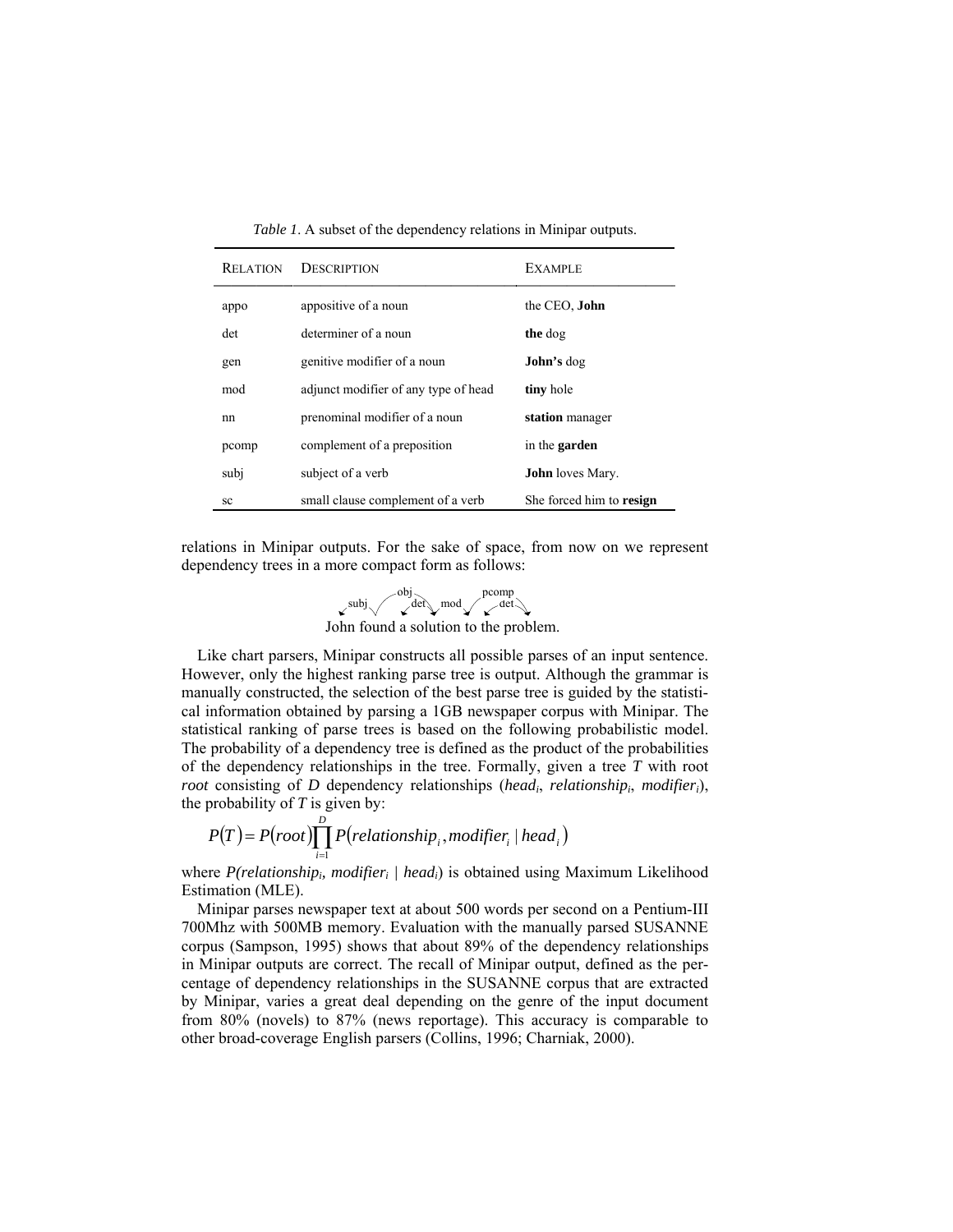

Figure 2. Effect of the transformation rule to connect the prepositional complement to the words modified by the preposition for the phrase *solution to the problem*.

## *3.2 Paths in Dependency Trees*

In the dependency trees generated by Minipar, prepositions are represented by nodes. We apply a simple transformation rule to connect the prepositional complement directly to the words modified by the preposition. We name this direct relationship with the preposition. Figure 2 gives an example for the phrase "solu*tion to the problem*<sup>"</sup> in which the two links in part (*a*) are replaced with a direct link shown in part (*b*).

After the transformation, each link between two words in a dependency tree represents a direct semantic relationship. A path allows us to represent indirect semantic relationships between two content words. We name a path by concatenating dependency relationships and words along the path, excluding the words at the two ends. For the sentence in Figure 1, the path between *John* and *problem* is named:  $N:subj:V$   $\leftarrow$  find  $\rightarrow$   $V:obj:N$   $\rightarrow$  solution  $\rightarrow$   $N:to:N$  (meaning *<i><sup>x</sup>X finds solution to Y*<sup>n</sup>). The reverse path of the above path can be written as: N:to:N  $\leq$  solution  $\leq$  N:obj:V  $\leq$  find  $\geq$  V:subj:N. The **root** of both paths is *find*. A path begins and ends with two dependency relations. We call them the two **slots** of the path: *SlotX* on the left-hand side and *SlotY* on the right-hand side. The words connected by the path are the **fillers** of the slots. For example, *John* fills the *SlotX* of  $\overline{N:subj:V}$  find  $\rightarrow \overline{V:obj:N}$  solution  $\rightarrow \overline{N:to:N}$  and *problem* fills the *SlotY*. The reverse is true for  $\overline{N:to:N}$  solution  $\leftarrow \overline{N:obj:N}$  find  $\rightarrow \overline{V:subj:N}$ . In a path, dependency relations that are not slots are called **internal relations**. For example, find  $\rightarrow$  V:obj:N $\rightarrow$  solution is an internal relation in the previous path.

We impose a set of constraints on the paths to be extracted from text for the following reasons:

• most meaningful inference rules involve only paths that satisfy these conditions;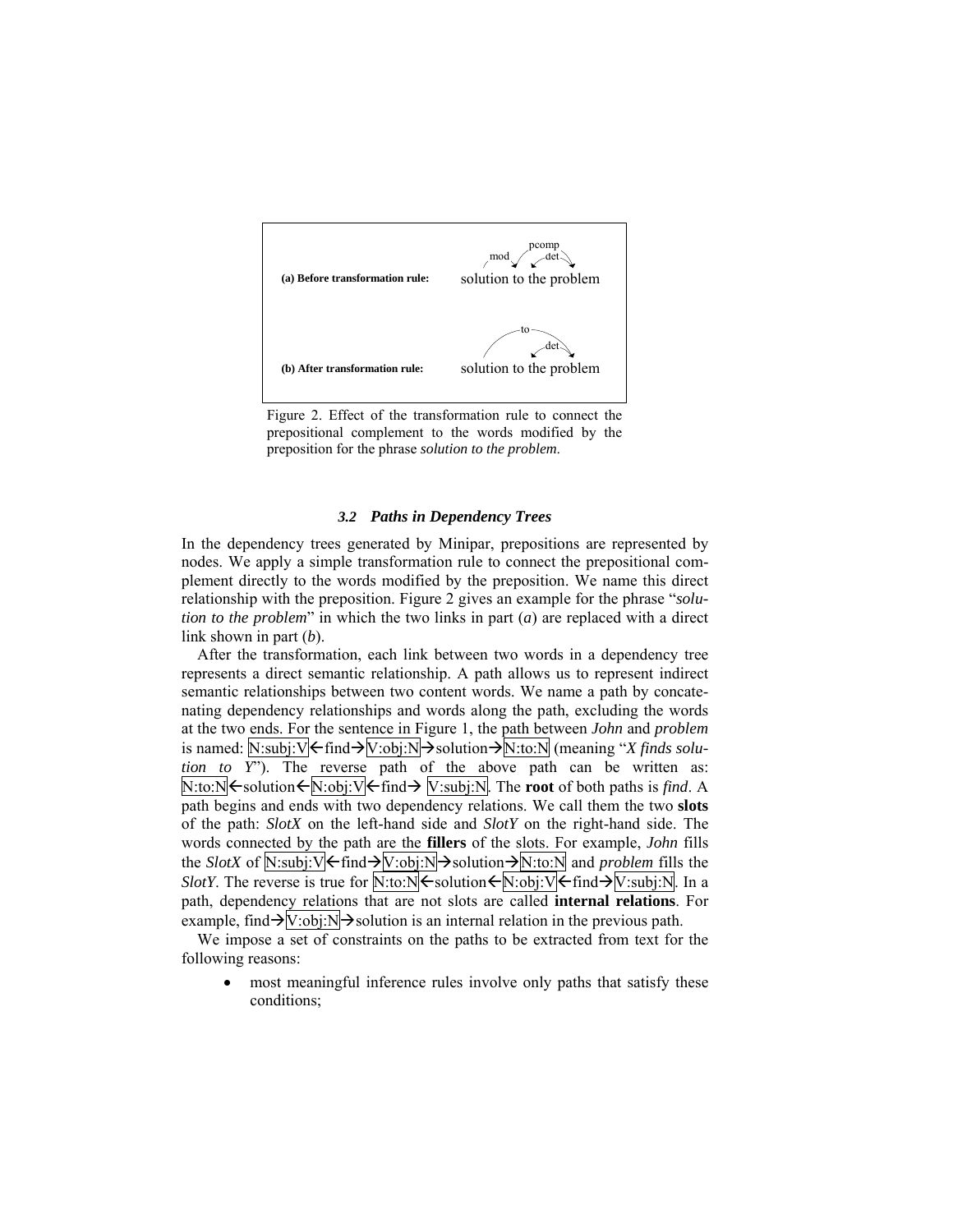- the constraints significantly reduce the number of distinct paths and, consequently, the amount of computation required for computing similar paths; and
- the constraints alleviate the sparse data problem because long paths tend to have very few occurrences.

The constraints are:

- slot fillers must be nouns because slots correspond to variables in inference rules and we expect the variables to be instantiated by entities;
- any dependency relation that does not connect two content words (i.e. nouns, verbs, adjectives or adverbs) is excluded from a path. E.g. in Figure 1, the relation between *a* and *solution* is excluded;
- the frequency count of an internal relation must exceed a threshold; and
- an internal relation must be between a verb and an object-noun or a small clause. The relationship between *find* and *solution* in *"John found a solution to the problem*î is an example of a *verb-object* relation. The relationship between *force* and *resign* is an example of a *verb-small clause* relationship in the following sentence:



Consider the following sentence:



They had previously bought bighorn sheep from Comstock.

The paths extracted from this sentence and their meanings are:

- (a)  $\overline{N:subj:V}$  buy  $\rightarrow$   $\overline{V:from:N}$  (*X* buys something from *Y*)
- (b)  $N:subj:V$  buy  $\rightarrow$   $V:obj:N$  (*X* buys *Y*)
- (c)  $\overline{\text{N:subj}:V} \leftarrow \text{buy} \rightarrow \overline{\text{V:obj}:N} \rightarrow \text{sheep} \rightarrow \overline{\text{N:nn:N}}$  (*X* buys *Y* sheep)
- (d)  $\overline{N:nn:N}$  sheep  $\leftarrow \overline{N:obj:N}$   $\leftarrow$  buy  $\rightarrow \overline{V:from:N}$  (*X* sheep is bought from *Y*)
- (e)  $\overline{N:obj:V}$  buy  $\rightarrow$  V:from:N (*X* is bought from *Y*)
- 

An inverse path is also added for each one above.

# **4 DIRT: Discovering Inference Rules from Text**

A path is a binary relation between two entities. In this section, we present an algorithm to automatically discover the inference relations between such binary relations.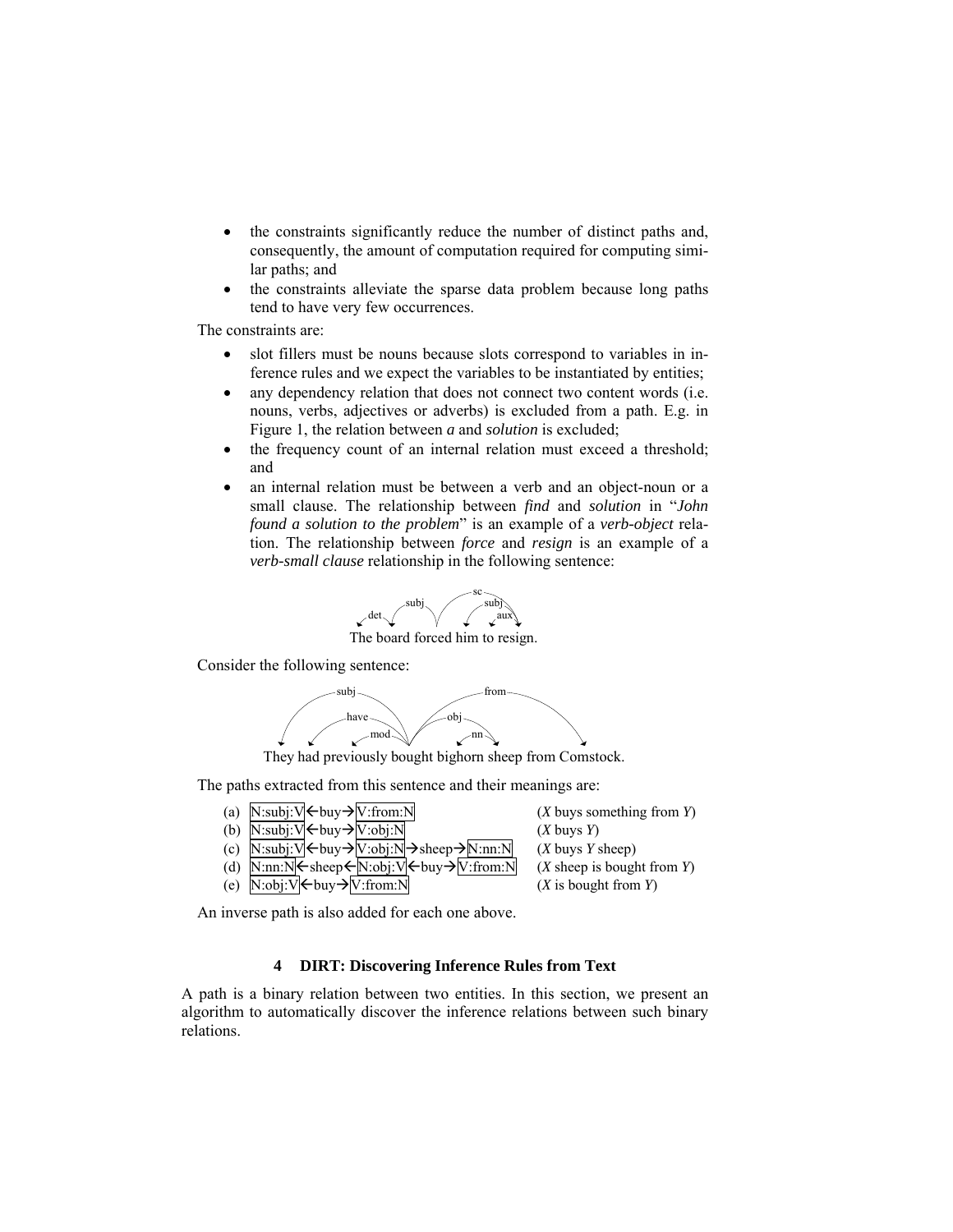# *4.1 The Underlying Assumption*

Most algorithms for computing word similarity from text corpus are based on a principle known as the Distributional Hypothesis (Harris, 1985). The idea is that words that tend to occur in the same contexts tend to have similar meanings. Previous efforts differ in their representation of the context and in their formula for computing the similarity between two sets of contexts. Some algorithms use the words that occurred in a fixed window of a given word as its context while others use the dependency relationships of a given word as its context (Lin, 1998). Consider the words *duty* and *responsibility*. There are many contexts in which both of these words can fit. For example,

- *duty* can be modified by adjectives such as *additional*, *administrative*, *assigned*, *assumed*, *collective*, *congressional*, *constitutional*, *…*, so can *responsibility*;
- *duty* can be the object of verbs such as *accept*, *articulate*, *assert*, *as* $sign, assume, attend to, avoid, become, breach, ..., so can responsiblei-*l*$ *ity*.

Based on these common contexts, one can statistically determine that *duty* and *responsibility* have similar meanings.

In the algorithms for finding word similarity, dependency links are treated as contexts of words. In contrast, our algorithm for finding inference rules treats the words that fill the slots of a path as a context for the path. We make an assumption that this is an extension to the Distributional Hypothesis:

#### **Extended Distributional Hypothesis:**

If two paths tend to occur in similar contexts, the meanings of the paths tend to be similar.

For example, Table 2 lists a set of example pairs of words connected by the paths  $\overline{N:subj:V}$  find  $\rightarrow$   $\overline{V:obj:N}$  solution  $\rightarrow$   $\overline{N:to:N}$  ("*X finds a solution to Y*"*)* and  $N:subj:V$  solve  $\rightarrow$   $V:obj:N$  ("*X solves Y*"). As it can be seen from the table, there are many overlaps between the corresponding slot fillers of the two paths. By the Extended Distributional Hypothesis, we can then claim that the two paths have similar meanings.

#### *4.2 Triples*

To compute the path similarity using the Extended Distributional Hypothesis, we need to collect the frequency counts of all paths in a corpus and the slot fillers for the paths. For each instance of a path  $p$  that connects two words  $w_1$  and  $w_2$ , we increase the frequency counts of the two triples  $(p, SlotX, w_1)$  and  $(p, SlotY, w_2)$ . We call  $(SlotX, w_1)$  and  $(SlotY, w_2)$  features of path *p*. Intuitively, the more features two paths share, the more similar they are.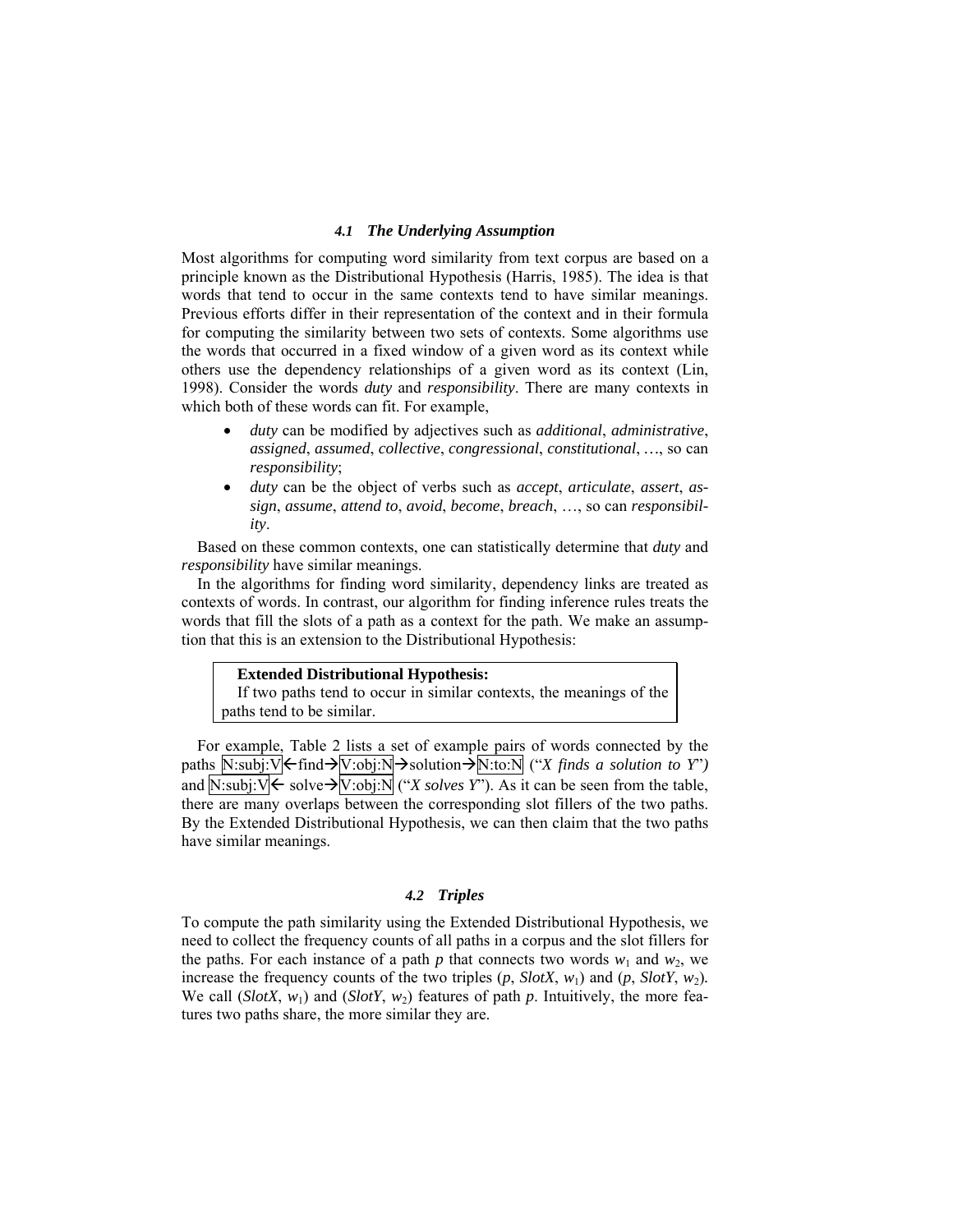| "X finds a solution to $Y$ " |                | "X solves $Y'$ |              |  |
|------------------------------|----------------|----------------|--------------|--|
| <b>SLOTX</b>                 | <b>SLOTY</b>   | <i>SLOTX</i>   | <b>SLOTY</b> |  |
| commission                   | strike         | committee      | problem      |  |
| committee                    | civil war      | clout          | crisis       |  |
| committee                    | crisis         | government     | problem      |  |
| government                   | crisis         | he             | mystery      |  |
| government                   | problem        | she            | problem      |  |
| he                           | problem        | petition       | woe          |  |
| I                            | situation      | researcher     | mystery      |  |
| legislator                   | budget deficit | resistance     | crime        |  |
| sheriff                      | dispute        | sheriff        | murder       |  |

Table 2. Sample slot fillers for two paths extracted from a newspaper corpus.

We use a **triple database** (a hash table) to accumulate the frequency counts of all features of all paths extracted from a parsed corpus. An example entry in the triple database for the path

 $\overline{N:subi:V}$  pull $\rightarrow \overline{V:obi:N} \rightarrow body \rightarrow \overline{N:from:N}$  ("*X pulls body from Y*")

is shown in Figure 3. The first column of numbers in Figure 3 represents the frequency counts of a word filling a slot of the path and the second column of numbers is the mutual information between a slot and a slot filler. Mutual information measures the strength of the association between a slot and a filler. We explain mutual information in detail in the next section. The triple database records the fillers of *SlotX* and *SlotY* separately. Looking at the database, one would be unable to tell which *SlotX* filler occurred with which *SlotY* filler in the corpus.

#### *4.3 Mutual Information*

Mutual information is a commonly used measure for the association strength between two words (Church and Hanks, 1989). The mutual information between two events *x* and *y* is given by:

$$
mi(x, y) = \log \frac{P(x, y)}{P(x)P(y)}\tag{1}
$$

Mutual information is high when *x* and *y* occur together more often than by chance. Mutual information compares two models for predicting the cooccurrence of *x* and *y*: one is the MLE of the joint probability of *x* and *y* and the other is some baseline model. In Equation (1), the baseline model assumes that *x*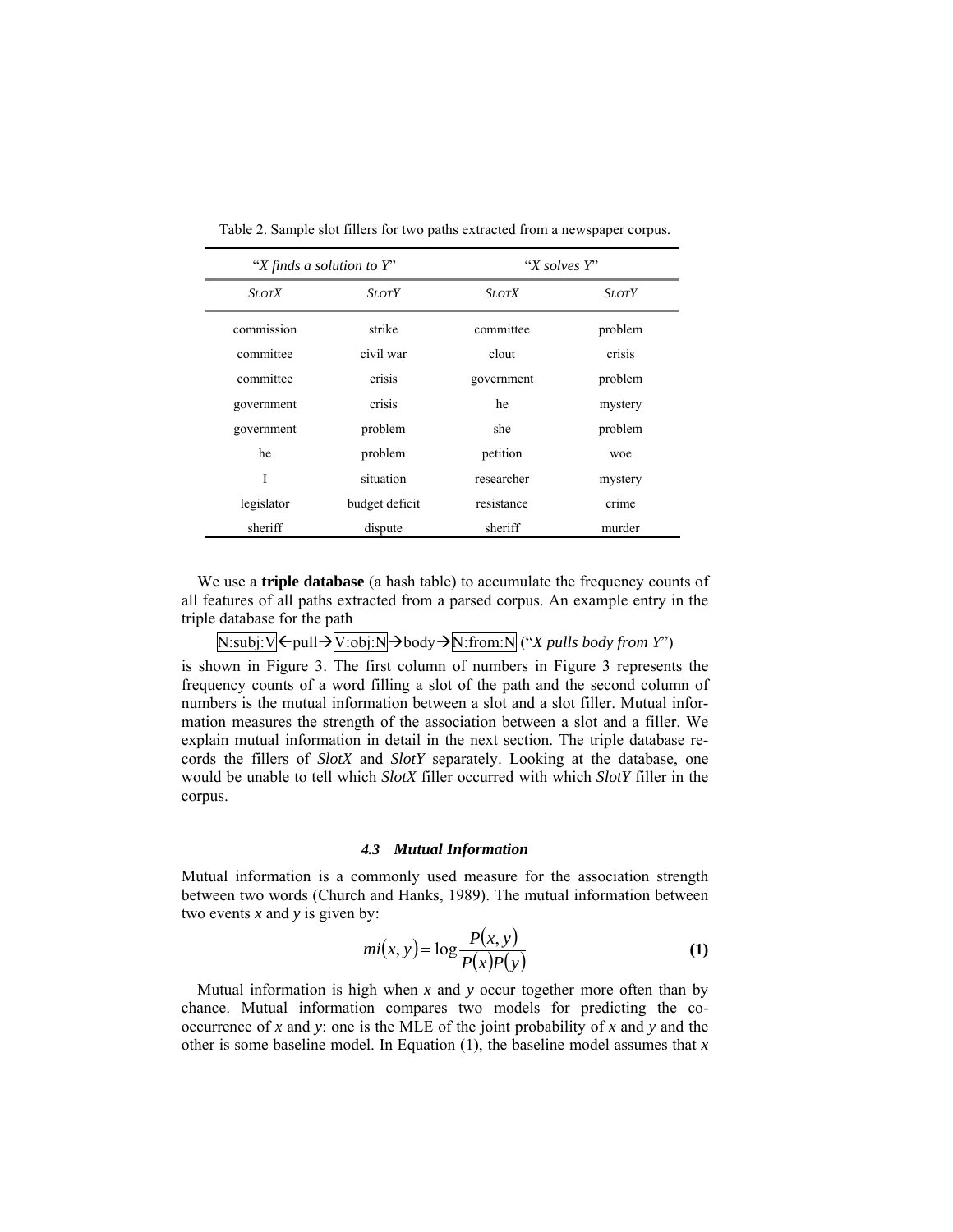| X pulls body from Y: |           |   |      |  |  |
|----------------------|-----------|---|------|--|--|
| SlotX:               |           |   |      |  |  |
|                      | diver     | 1 | 2.45 |  |  |
|                      | equipment | 1 | 1.65 |  |  |
|                      | police    | 2 | 2.24 |  |  |
|                      | rescuer   | 3 | 4.84 |  |  |
|                      | resident  |   | 1.60 |  |  |
|                      | who       | 2 | 1.32 |  |  |
|                      | worker    | 1 | 1.37 |  |  |
| SlotY:               |           |   |      |  |  |
|                      | bus       | 2 | 3.09 |  |  |
|                      | coach     | 1 | 2.05 |  |  |
|                      | debris    |   | 2.36 |  |  |
|                      | feet      |   | 1.75 |  |  |
|                      | hut       |   | 2.73 |  |  |
|                      | landslide |   | 2.39 |  |  |
|                      | metal     |   | 2.09 |  |  |
|                      | wreckage  | 3 | 4.81 |  |  |

Figure 3. An example entry in the triple database for the path  $X$ *pulls body from Y*î.

and *y* are independent. Note that in information theory, mutual information refers to the mutual information between two random variables rather than between two events as used in this paper. The mutual information between two random variables *X* and *Y* is given by:

$$
MI(X,Y) = \sum_{x \in X} \sum_{y \in Y} P(x, y) \log \frac{P(x, y)}{P(x)P(y)}
$$
(2)

The mutual information between two random variables is the weighted average of all possible combinations of events involving the two variables.

A triple involves three events: the path, the slot, and the filler. Equation (1) defines the mutual information between two events. Alshawi and Carter (1994) generalized Equation (1) to handle three events:

$$
mi(x, y, z) = \log \frac{P(x, y, z)}{P(x)P(y)P(z)}
$$
(3)

Equation (3) compares the MLE of the joint probability of *x*, *y*, and *z* with the model that assumes independence between *x*, *y*, and *z*. Since paths, slots, and fillers are not independent, we use a slightly more accurate baseline model, which assumes that a path and a filler are conditionally independent given a slot. We get:

$$
mi(p, Slot, w) = log \frac{P(p, Slot, w)}{P(Slot)P(p / Slot)P(w / Slot)}
$$
(4)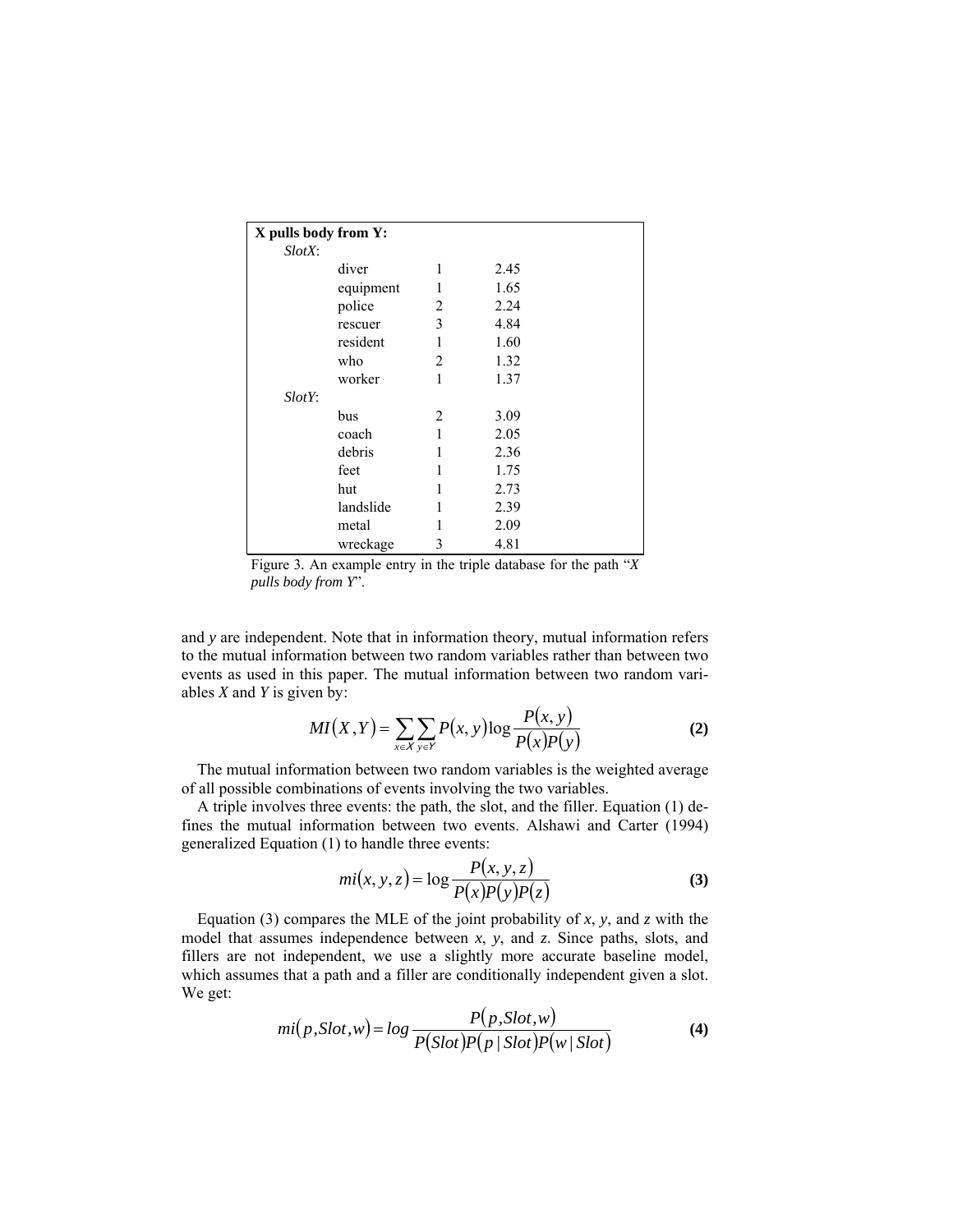where *p* is a path, *Slot* is either *SlotX* or *SlotY*, and *w* is a filler.

We use the notation  $|p$ , *SlotX*,  $w|$  to denote the frequency count of the triple  $(p,$ *SlotX*, *w*),  $|p$ , *SlotX*, \*| to denote  $\sum_{w \in W} |p$ , *SlotX*, *w*|, and |\*, \*, \*| to denote  $\sum_{p,s,w}$  *p*, *s*, *w* ,s,  $S, w$ . The mutual information of a triple (*p*, *Slot*, *w*) can be computed by the formula:

$$
mi(p, Slot, w) = \log \frac{|p, Slot, w|}{\frac{*, Slot, *|}{|P, Slot, *|} |p, Slot, *|}, \log \log \frac{|p, Slot, w| \times |*, Slot, *|}{|p, Slot, *|} \tag{5}
$$

#### *4.4 Similarity between Two Paths*

Once the triple database is created, the similarity between two paths can be computed in the same way that the similarity between two words is computed in (Lin, 1998). Essentially, two paths have high similarity if there are a large number of common features. However, not every feature is equally important. For example, the word *he* is much more frequent than the word *sheriff*. Two paths sharing the feature (*SlotX*, *he*) is less indicative of their similarity than if they shared the feature (*SlotX*, *sheriff*). The similarity measure proposed in (Lin, 1998) takes this into account by computing the mutual information between a feature and a path.

The similarity between a pair of slots:  $slot_1 = (p_1, s)$  and  $slot_2 = (p_2, s)$ , is defined as:

$$
sim(slot_1, slot_2) = \frac{\sum_{w \in T(p_1, s) \cap T(p_2, s)} mi(p_1, s, w) + mi(p_2, s, w)}{\sum_{w \in T(p_1, s)} mi(p_1, s, w) + \sum_{w \in T(p_2, s)} mi(p_2, s, w)}
$$
(6)

where  $p_1$  and  $p_2$  are paths, *s* is a slot,  $T(p_i, s)$  is the set of words that fill in the *s* slot of path *pi*.

The similarity between a pair of paths  $p_1$  and  $p_2$  is defined as the geometric average of the similarities of their *SlotX* and *SlotY* slots:

$$
S(p_1, p_2) = \sqrt{\text{sim}(\text{SlotX}_1, \text{SlotX}_2)} \times \text{sim}(\text{SlotY}_1, \text{SlotY}_2)
$$
 (7)

where *SlotX*i and *SlotY*i are path *i*ís *SlotX* and *SlotY* slots.

## *4.5 Finding the Most Similar Paths*

Given a path, the discovery of inference rules is made by finding its most similar paths. The challenge here is that there are a large number of paths in the triple database. The database used in our experiments contains over 200,000 distinct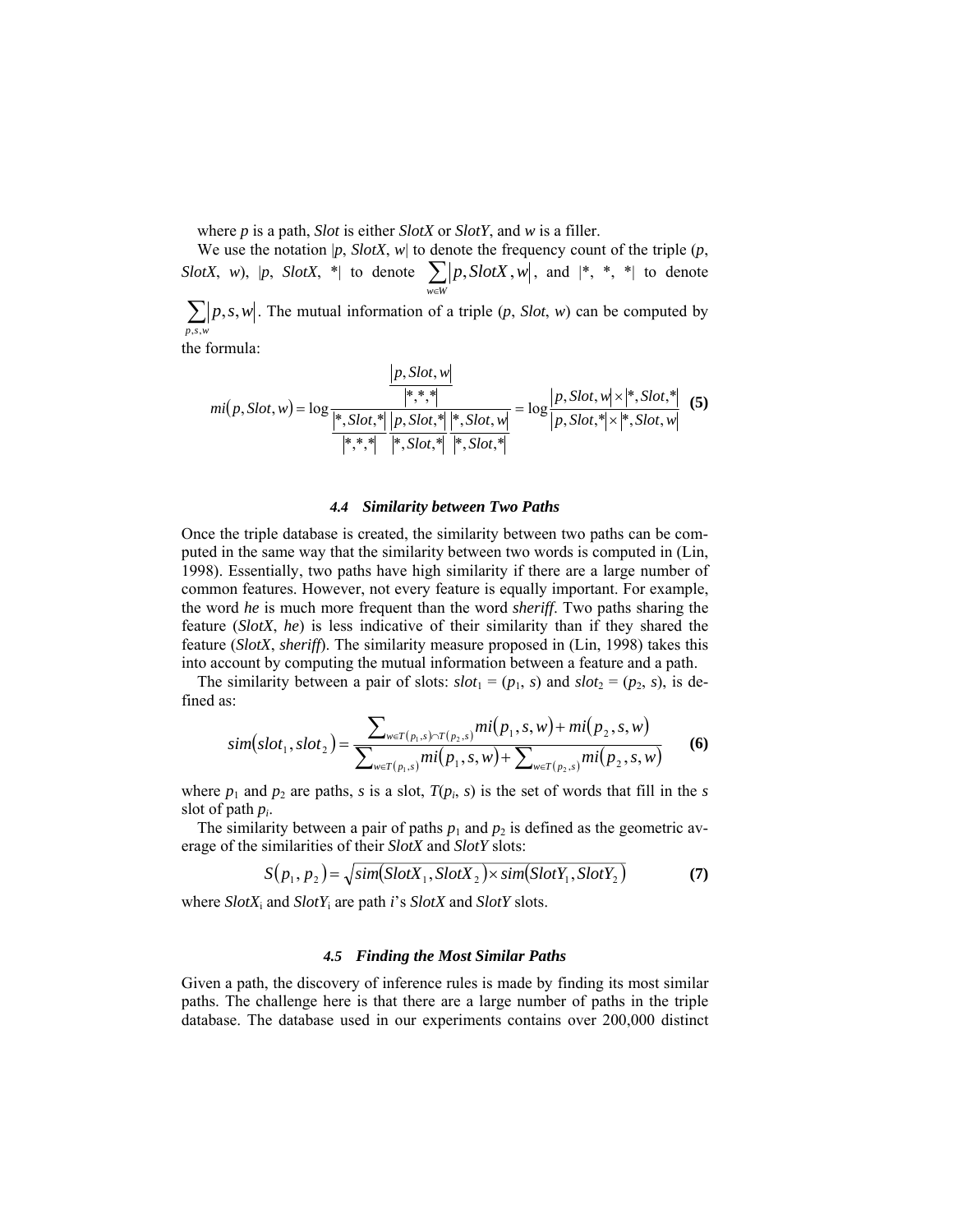| 1.             | Y is solved by X        | 26. | X clears up Y                   |
|----------------|-------------------------|-----|---------------------------------|
| 2.             | X resolves Y            | 27. | <i>*X</i> creates Y             |
| 3 <sub>1</sub> | X finds a solution to Y | 28. | $*Y$ leads to X                 |
| 4.             | X tries to solve Y      | 29. | Y is eased between X            |
| 5.             | X deals with Y          | 30. | X gets down to Y                |
| 6.             | Y is resolved by X      | 31. | X worsens Y                     |
| 7.             | X addresses Y           | 32. | X ends Y                        |
| 8.             | X seeks a solution to Y | 33. | *X blames something for Y       |
| 9.             | X do something about Y  | 34. | X bridges Y                     |
| 10.            | X solution to Y         | 35. | X averts Y                      |
| 11.            | Y is resolved in X      | 36. | *X talks about Y                |
| 12.            | Y is solved through X   | 37. | X grapples with Y               |
| 13.            | X rectifies Y           | 38. | *X leads to Y                   |
| 14.            | X copes with Y          | 39. | X avoids Y                      |
| 15.            | X overcomes Y           | 40. | X solves Y problem              |
| 16.            | X eases Y               | 41. | X combats Y                     |
| 17.            | X tackles Y             | 42. | X handles Y                     |
| 18.            | X alleviates Y          | 43. | X faces Y                       |
| 19.            | X corrects Y            | 44. | X eliminates Y                  |
| 20.            | X is a solution to Y    | 45. | Y is settled by X               |
| 21.            | X makes Y worse         | 46. | *X thinks about Y               |
| 22             | X irons out Y           | 47. | X comes up with a solution to Y |
| 23.            | $*Y$ is blamed for X    | 48. | X offers a solution to Y        |
| 24.            | X wrestles with Y       | 49. | X helps somebody solve Y        |
| 25.            | X comes to grip with Y  | 50. | $*Y$ is put behind X            |

Table 3. The top-50 most similar paths to ì*X solves Y*î.

j.

paths. Computing the similarity between every pair of paths is obviously impractical.

Given a path  $p$ , our algorithm for finding the most similar paths of  $p$  takes three steps:

- (a) Retrieve all the paths that share at least one feature with *p* and call them candidate paths. This can be done efficiently by storing for each word the set of slots it fills in.
- (b) For each candidate path *c*, count the number of features shared by *c* and  $p$ . Filter out  $c$  if the number of its common features with  $p$  is less than a fixed percent (we used 1%) of the total number of features for *p* and *c*. This step effectively uses a simpler similarity formula to filter out some of the paths since computing mutual information is more costly than counting the number of features. This idea has previously been used in Canopy (McCallum et al., 2000).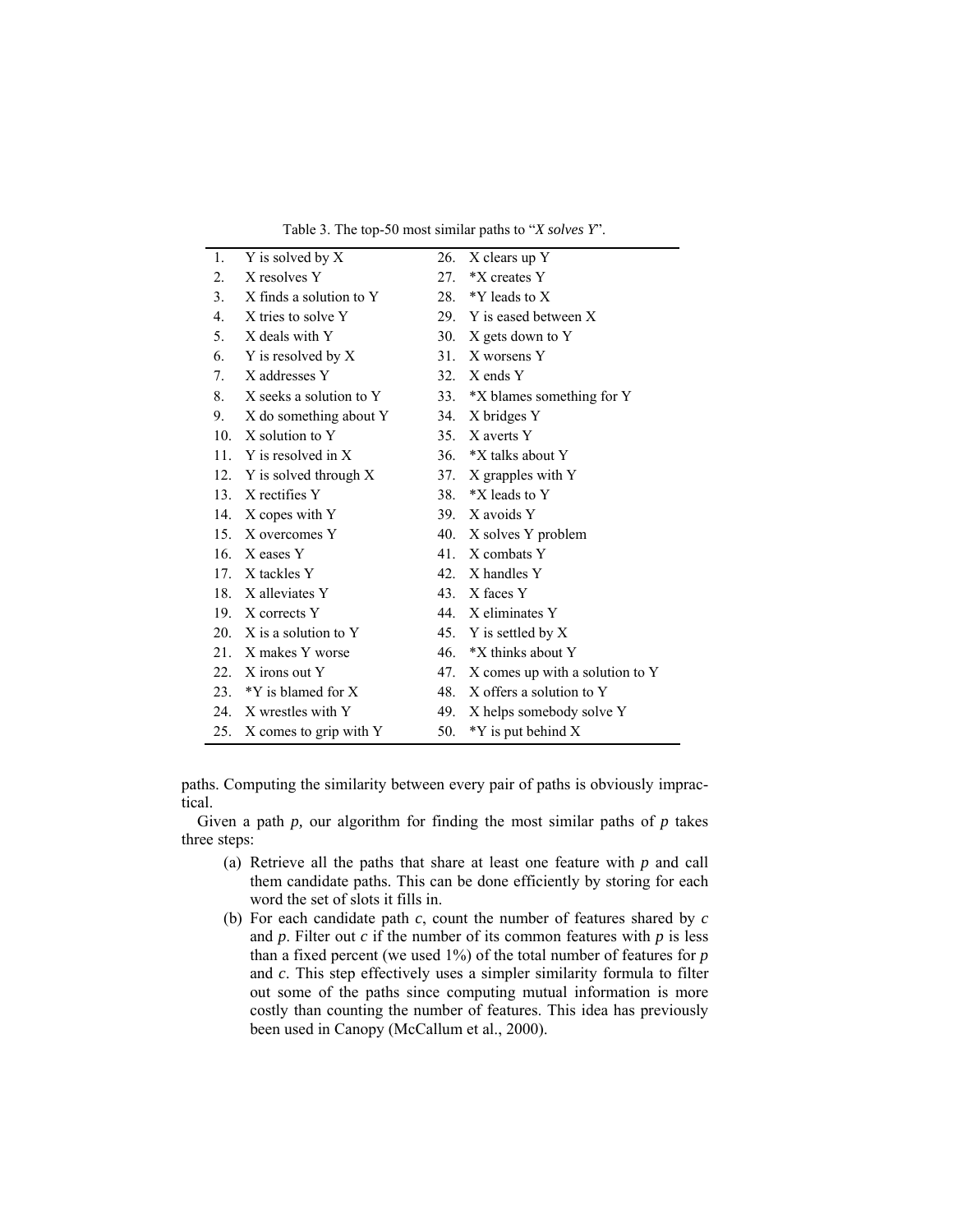| QUESTION #     | OUESTION                                                                                                                                                                      |  |  |
|----------------|-------------------------------------------------------------------------------------------------------------------------------------------------------------------------------|--|--|
| $Q_1$          | Who is the author of the book, "The Iron Lady: A Biography of Margaret<br>Thatcher"?                                                                                          |  |  |
| Q <sub>2</sub> | What was the monetary value of the Nobel Peace Prize in 1989?                                                                                                                 |  |  |
| $Q_3$          | What does the Peugeot company manufacture?                                                                                                                                    |  |  |
| $Q_4$          | How much did Mercury spend on advertising in 1993?                                                                                                                            |  |  |
| $Q_5$          | What is the name of the managing director of Apricot Computer?                                                                                                                |  |  |
| $Q_6$          | Why did David Koresh ask the FBI for a word processor?                                                                                                                        |  |  |
| $Q_7$          | What debts did Qintex group leave?                                                                                                                                            |  |  |
| $Q_8$          | What is the name of the rare neurological disease with symptoms such as: in-<br>voluntary movements (tics), swearing, and incoherent vocalizations (grunts,<br>shouts, etc.)? |  |  |
| $Q_9$          | How far is Yaroslavl from Moscow?                                                                                                                                             |  |  |
| $Q_{10}$       | Name the designer of the shoe that spawned millions of plastic imitations,<br>known as "jellies".                                                                             |  |  |
| $Q_{11}$       | Who was President Cleveland's wife?                                                                                                                                           |  |  |
| $Q_{12}$       | How much did Manchester United spend on players in 1993?                                                                                                                      |  |  |
| $Q_{13}$       | How much could you rent a Volkswagen bug for in 1966?                                                                                                                         |  |  |
| $Q_{14}$       | What country is the biggest producer of tungsten?                                                                                                                             |  |  |
| $Q_{15}$       | When was London's Docklands Light Railway constructed?                                                                                                                        |  |  |

Table 4. First 15 questions from TREC-8.

(c) Compute the similarity between *p* and the candidates that passed the filter using equation (6) and output the paths in descending order of their similarity to *p*.

Table 3 lists the Top-50 most similar paths to ì*X solves Y*î generated by DIRT. The ones tagged with an asterisk (\*) are incorrect, as judged by the authors. Most of the paths can be considered as paraphrases of the original expression.

The Extended Distributional Hypothesis, as with the original Distributional Hypothesis, is a statement about general trend instead of individual instances. There are plenty of exceptions in the text, as evidenced by the asterisk-tagged paths in Table 3.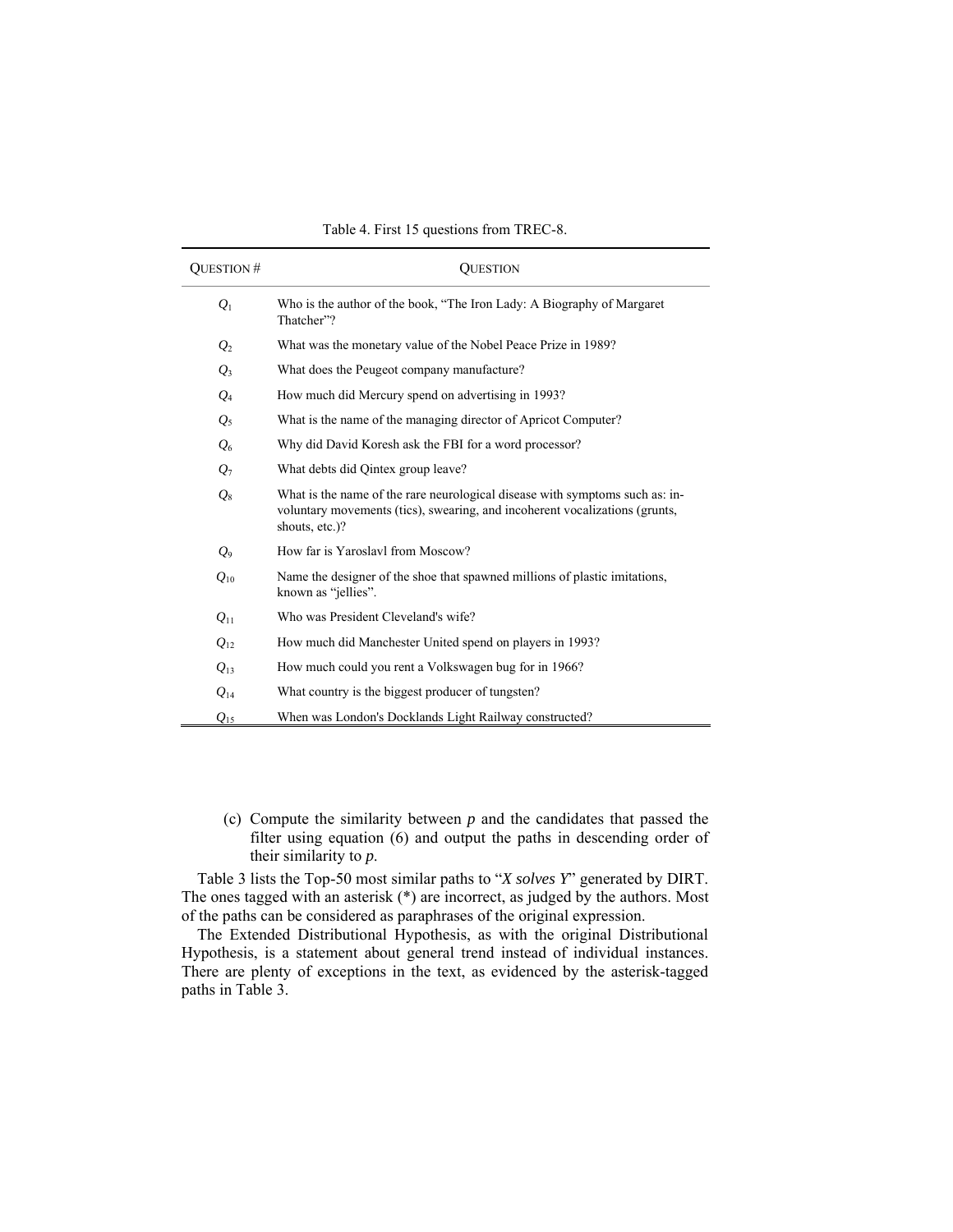# **5 Experimental Results**

Ideally, we would evaluate our system by injecting the inference rules into a fullfledged question-answering system. However, at this point, we have not built such a system. Therefore, we performed an evaluation of our algorithm by comparing the inference rules it generates with a set of human-generated paraphrases of the first 15 questions in the TREC-8 Question-Answering Track, listed in Table 4. TREC (Text REtrievial Conference) is a U.S. government sponsored competition on information retrieval held annually since 1992. In the Question-Answering Track, the task for participating systems is to find answers to naturallanguage questions like those in Table 4.

# *5.1 Experimental Setup*

We used Minipar to parse about 1GB of newspaper text (San Jose Mercury, Wall Street Journal and AP Newswire from the TREC collection). Using the methods discussed in Section 3, we extracted 7 million paths from the parse trees (231,000 unique) and stored them in a triple database.

## *5.2 Results*

The second column of Table 5 shows the paths that Minipar identified from the TREC-8 questions. For some questions, more than one path was identified. For others, no path was found (represented by  $\varnothing$  in Table 5).

We compare the output of our algorithm with a set of manually generated paraphrases of the TREC-8 questions made available at ISI2. Table 6 gives the paraphrases for  $Q_1$  and  $Q_3$ .

We also extracted paths from the manually generated paraphrases. For some paraphrases, an identical path is extracted. For example, *"What things are manufactured by Peugeot?*" and "*What products are manufactured by Peugeot?*" both map to the path "*X* is *manufactured by Y*". Additionally, some paraphrases do not map to any paths. For example, one of the paraphrases of  $Q_2$  is the multi-sentence query ì*When the Norwegian Nobel Committee issues a Peace Prize, it also gives a financial award. How much was that award in 1989?*î This paraphrase does not seem to contain any variation of the path in the original question. The number of paths for the manually generated paraphrases of TREC-8 questions is shown in the third column of Table 5.

For each of the paths *p* in the second column of Table 5, we ran the DIRT algorithm to compute its Top-40 most similar paths using the triple database. We then manually inspected the outputs and classified each extracted path as *correct* or *incorrect*. A path *p*' is judged correct if a sentence containing *p*' might contain an answer to the question from which  $p$  was extracted. Consider question  $Q_3$  in

<sup>2</sup> Available at http://www.isi.edu/~gerber/Variations2.txt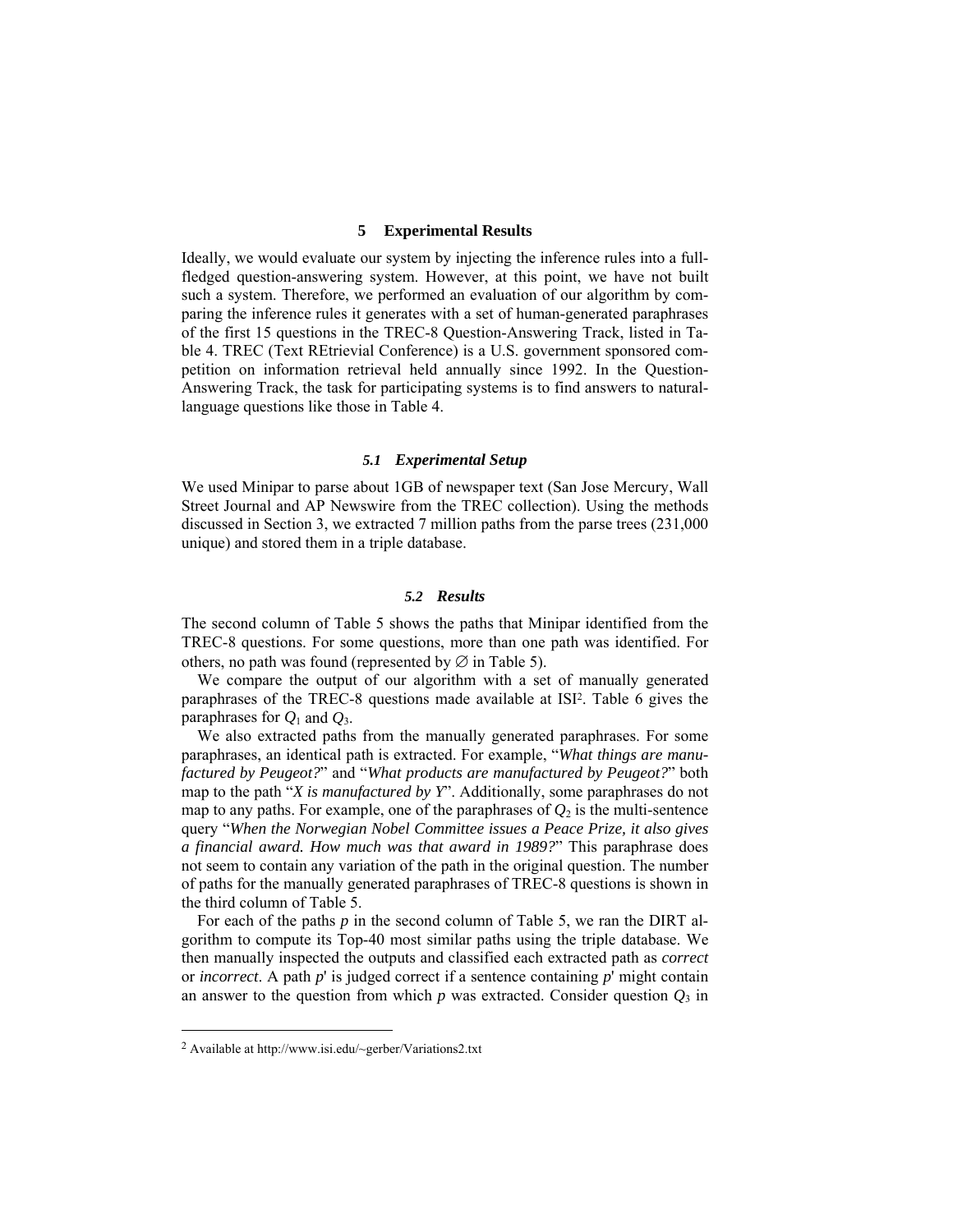| <b>QUESTION</b> | <b>PATHS</b>                | <b>MANUAL</b>  | <b>DIRT</b><br>(CORRECT) | <b>INTERSECTION</b> | <b>ACCURACY</b> |
|-----------------|-----------------------------|----------------|--------------------------|---------------------|-----------------|
| $Q_1$           | X is author of Y            | $\overline{7}$ | 21                       | $\overline{2}$      | 52.5%           |
| Q <sub>2</sub>  | X is monetary value of Y    | 6              | $\mathbf{0}$             | $\mathbf{0}$        | $0\%$           |
| $Q_3$           | X manufactures Y            | 13             | 37                       | $\overline{4}$      | 92.5%           |
| $Q_4$           | X spend Y                   | $\overline{7}$ | 16                       | $\overline{c}$      | 40.0%           |
|                 | spend X on Y                | 8              | 15                       | 3                   | 37.5%           |
| $Q_5$           | X is managing director of Y | 5              | 14                       | $\mathbf{1}$        | 35.0%           |
| $Q_6$           | X asks Y                    | $\overline{2}$ | 23                       | $\mathbf{0}$        | 57.5%           |
|                 | asks X for Y                | $\overline{2}$ | 14                       | $\mathbf{0}$        | 35.0%           |
|                 | X asks for Y                | 3              | 21                       | 3                   | 52.5%           |
| $Q_7$           | X leave Y                   | $\overline{4}$ | $\mathbf{0}$             | $\boldsymbol{0}$    | $0\%$           |
| $Q_8$           | X is disease with Y         | 5              | $\mathbf{0}$             | $\boldsymbol{0}$    | $0\%$           |
| $Q_9$           | Ø                           | N/A            | N/A                      | N/A                 | N/A             |
| $Q_{10}$        | X is designer of Y          | 5              | $\overline{7}$           | $\overline{2}$      | 17.5%           |
| $Q_{11}$        | Ø                           | N/A            | N/A                      | N/A                 | N/A             |
| $Q_{12}$        | Ø                           | N/A            | N/A                      | N/A                 | N/A             |
| $Q_{13}$        | rent X for Y                | 14             | 16                       | $\mathbf{1}$        | 40.0%           |
| $Q_{14}$        | X is producer of Y          | 10             | 31                       | 3                   | 77.5%           |
| $Q_{15}$        | Ø                           | N/A            | N/A                      | N/A                 | N/A             |

*Table 5*. Evaluation of Top-40 most similar paths.

Table 4 where we have  $p = "X$  manufactures Y" and we find  $p' = "X's Y factory"$ as one of *p*'s Top-40 most similar paths. Since "Peugeot's car factory" might be found in some corpus, *p*' is judged correct. Note that not all sentences containing *p*' necessarily contain an answer to  $Q_3$  (e.g. *"Peugeot's Sochaux factory*" gives the location of a Peugeot factory in France).

The fourth column in Table 5 shows the number of Top-40 most similar paths classified as *correct* and the fifth column gives the intersection between columns three and four. Finally, the last column in Table 5 gives the percentage of top-40 paths classified as correct.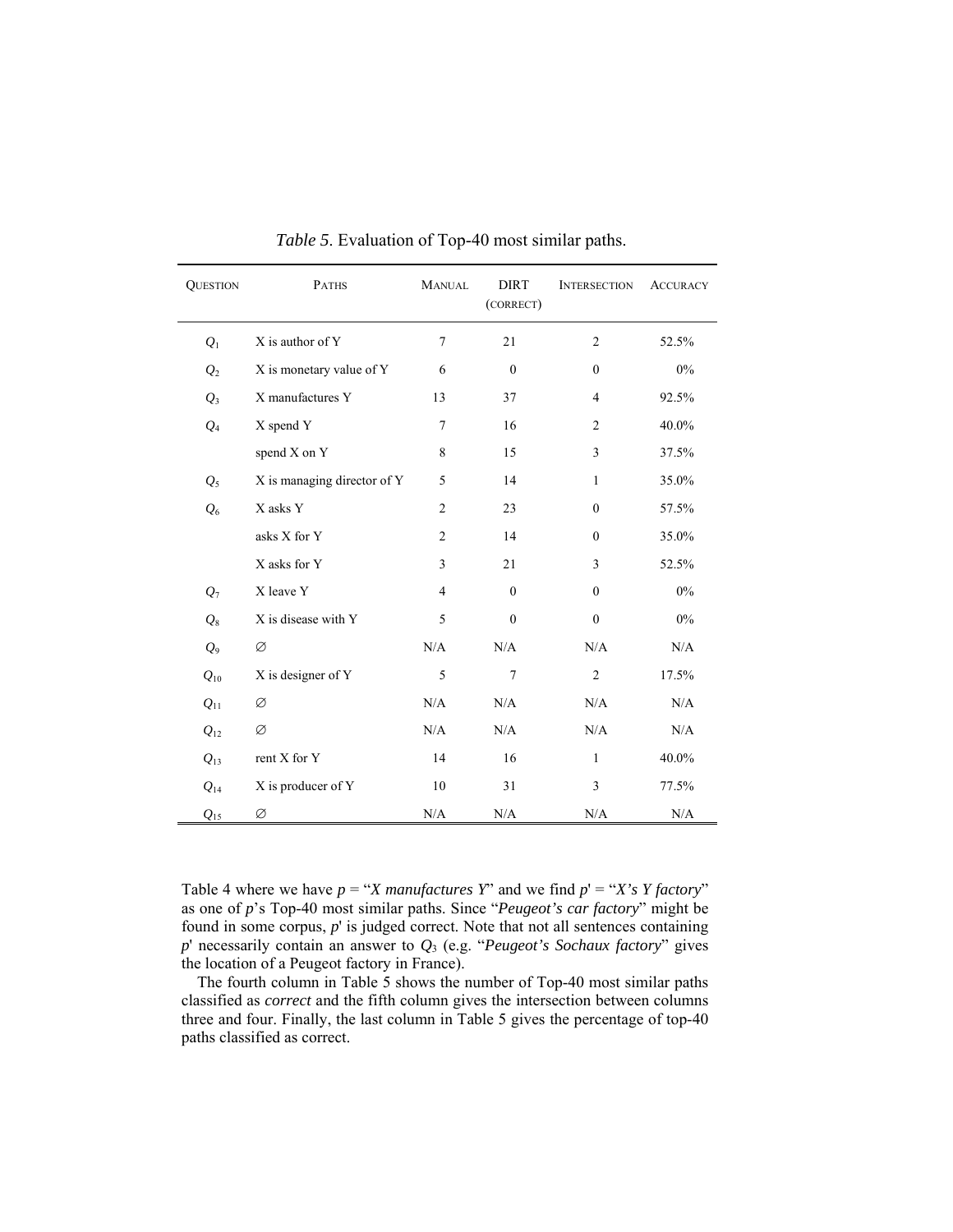| Q#             | <b>PARAPHRASES</b>                                                                |
|----------------|-----------------------------------------------------------------------------------|
| Q <sub>1</sub> | Who is the author of the book, "The Iron Lady: A Biography of Margaret Thatcher"? |
|                | "The Iron Lady: A Biography of Margaret Thatcher" was the work of what writer?    |
|                | Name the author of Margaret Thatcher's biography which is called "The Iron Lady". |
|                | Name the writer of a Margaret Thatcher biography titled, "The Iron Lady".         |
|                | What author penned, "The Iron Lady: A Biography of Margaret Thatcher"?            |
|                | What writer produced "The Iron Lady: A Biography of Margaret Thatcher"?           |
|                | Who authored "The Iron Lady: A Biography of Margaret Thatcher"?                   |
|                | Who chronicled Margaret Thatcher's political career in "The Iron Lady"?           |
|                | Who wrote, "The Iron Lady: A Biography of Margaret Thatcher"?                     |
| $Q_3$          | What does the Peugeot company manufacture?                                        |
|                | What does the Peugeot company make?                                               |
|                | What does the Peugeot company produce?                                            |
|                | What line of business is Peugeot in?                                              |
|                | The Peugeot company is in what business?                                          |
|                | What things are manufactured by Peugeot?                                          |
|                | What products are manufactured by Peugeot?                                        |
|                | What goods or services are provided by Peugeot?                                   |
|                | What is manufactured by the Peugeot Company?                                      |
|                | What are the Peugeot company's products?                                          |
|                | Name a product from Peugeot.                                                      |
|                | Name any Peugeot product.                                                         |
|                | Name some products made by Peugeot.                                               |
|                | What are some examples of Peugeot products?                                       |
|                | What does Peugeot make?                                                           |
|                | What is Peugeot a manufacturer of?                                                |
|                | What is Peugeot's main product?                                                   |
|                | What kinds of things will we find in Peugeot's product line?                      |
|                | What product does Peugeot make?                                                   |
|                | What products will we find in a Peugeot catalog?                                  |
|                | What things does Peugeot manufacture?                                             |
|                | What will we find in a Peugeot catalog?                                           |

Table 6. Manually-generated paraphrases of questions 1 and 3 in TREC-8.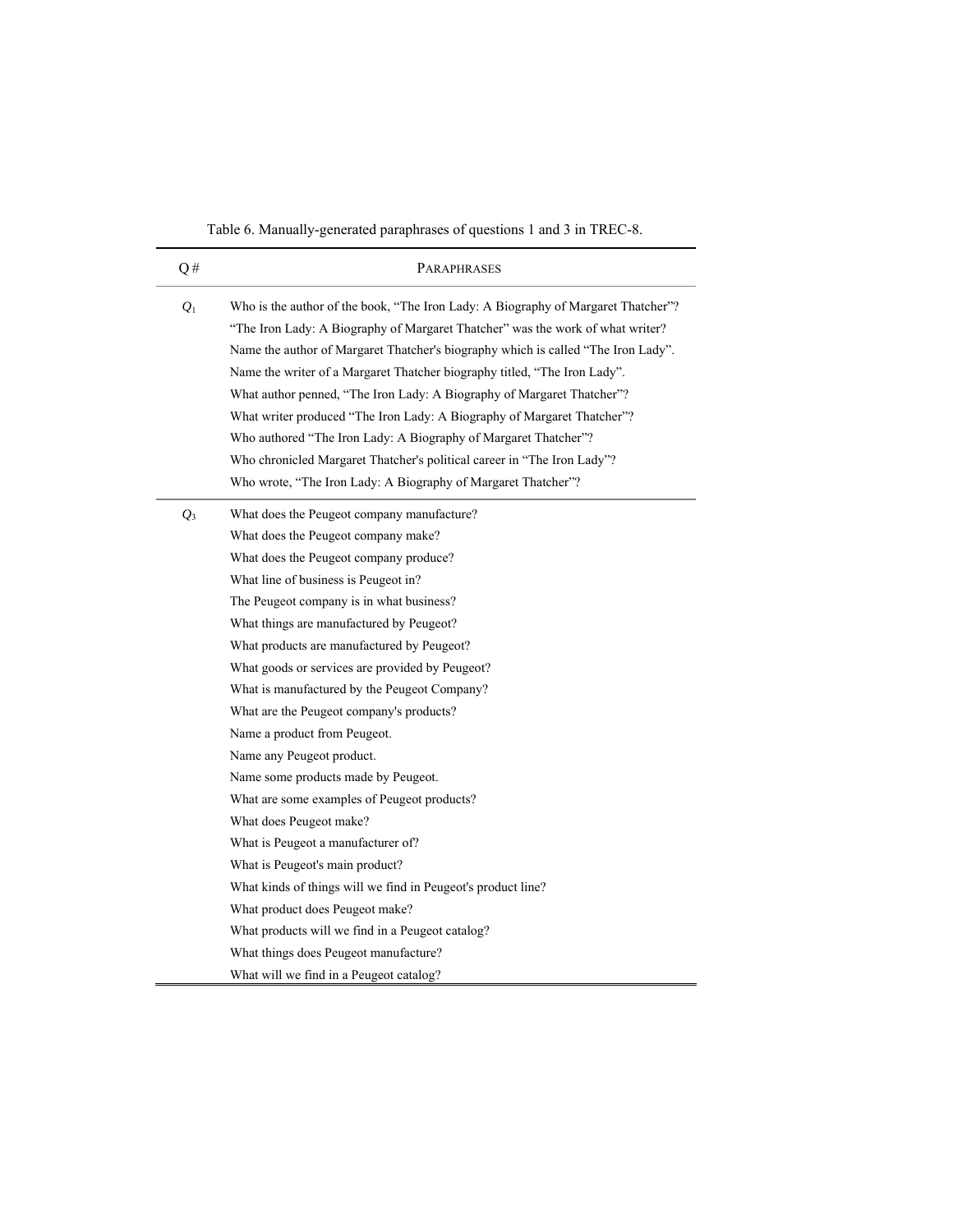| Q              | <b>PATHS</b>            | <b>MANUAL VARIATIONS</b>                                                                                                                                                                                                                                                                                                                | <b>DIRT VARIATIONS</b>                                                                                                                                                                                                                                                                                                                                                                                                                                                                                       |
|----------------|-------------------------|-----------------------------------------------------------------------------------------------------------------------------------------------------------------------------------------------------------------------------------------------------------------------------------------------------------------------------------------|--------------------------------------------------------------------------------------------------------------------------------------------------------------------------------------------------------------------------------------------------------------------------------------------------------------------------------------------------------------------------------------------------------------------------------------------------------------------------------------------------------------|
| Q <sub>1</sub> | $X$ is author of $Y$    | Y is the work of $X$ ; $X$ is the writer<br>of $Y$ ; $X$ penned $Y$ ; $X$ produced $Y$ ;<br>$X$ authored $Y$ ; $X$ chronicled $Y$ ; $X$<br>wrote $Y$                                                                                                                                                                                    | X co-authors $Y$ ; X is co-author of $Y$ ; X writes<br>$Y$ ; X edits Y; Y is co-authored by X; Y is<br>authored by $X$ ; $X$ tells story in $Y$ ; $X$ trans-<br>lates $Y$ ; $X$ writes in $Y$ ; $X$ notes in $Y$ ;                                                                                                                                                                                                                                                                                           |
| $Q_3$          | $X$ manufactures $Y$    | X makes $Y$ ; X produce $Y$ ; X is in<br>Y business; Y is manufactured by<br>$X$ ; Y is provided by $X$ ; Y is $X$ 's<br>product; $Y$ is product from $X$ ; $Y$<br>is $X$ product; $Y$ is product made<br>by $X$ ; Y is example of X product;<br>$X$ is manufacturer of $Y$ ; find $Y$ in<br>$X$ 's product line; find Y in X<br>atalog | $X$ produces $Y$ ; $X$ markets $Y$ ; $X$ develops $Y$ ; $X$<br>is supplier of $Y$ ; $X$ ships $Y$ ; $X$ supplies $Y$ ; $Y$ is<br>manufactured by $X$ ; $X$ is maker of $Y$ ; $X$<br>introduces $Y$ ; $X$ exports $Y$ ; $X$ makes $Y$ ; $X$<br>builds $Y$ ; $X$ 's production of $Y$ ; $X$ unveils $Y$ ; $Y$<br>is bought from $X$ ; $X$ 's line of $Y$ ; $X$ assembles<br>$Y$ ; X is Y maker; X's Y factory; X's Y pro-<br>duction; X is manufacturer of $Y$ ; X's Y<br>division; $X$ meets demand for $Y$ ; |
| $Q_4$          | $X$ spend $Y$           | X put Y into marketing; at X, Y<br>was spent; $X$ invest $Y$ ; $X$ pay $Y$ ;<br>Y is X's budget; Y is X's outlay; Y<br>is $X$ 's spending                                                                                                                                                                                               | $X$ invests $Y$ ; $X$ pays $Y$ ; $X$ pays somebody $Y$ ;<br>$X$ contributes $Y$ ; $Y$ is spent by $X$ ; $X$ allocates<br>$Y$ ; X wastes $Y$ ; X pours $Y$ ; X puts up $Y$ ;                                                                                                                                                                                                                                                                                                                                  |
|                | spend $X$ on $Y$        | put $X$ into $Y$ ; $X$ was spent on $Y$ ;<br>invest $X$ in $Y$ ; pay $X$ for $Y$ ; $X$ is $Y$<br>budget; $X$ is $Y$ outlay; $X$ is<br>spending for $Y$ ; $X$ is $Y$ spending                                                                                                                                                            | $X$ pays for $Y$ ; $X$ spends something for $Y$ ;<br>$X$ 's Y budget; X finances Y; X purchases Y;<br>X goes ahead with $Y$ ;                                                                                                                                                                                                                                                                                                                                                                                |
| $Q_6$          | $X$ asks $Y$            | X request something from $Y$ ; $X$ 's<br>request to $Y$                                                                                                                                                                                                                                                                                 | $X$ tells $Y$ ; $X$ meets with $Y$ ; $X$ informs $Y$ ;<br>X contacts $Y$ ; X writes to $Y$ ;                                                                                                                                                                                                                                                                                                                                                                                                                 |
|                | asks X for Y            | requests $Y$ from $X$ ; request to $X$<br>for Y                                                                                                                                                                                                                                                                                         | $X$ grants somebody $Y$ ; $X$ gives somebody $Y$ ;<br>Y is granted by $X$ ; X approves $Y$ ; X grants $Y$ ;<br>Y is sought from $X$ ; Y is received from $X$ ;                                                                                                                                                                                                                                                                                                                                               |
|                | $X$ asks for $Y$        | $X$ wants $Y$ ; $X$ requests $Y$ ; $X$ 's<br>request for $Y$                                                                                                                                                                                                                                                                            | X requests $Y$ ; $X$ seeks $Y$ ; $X$ 's request for $Y$ ;<br>X obtains $Y$ ; Y is requested by $X$ ; X solicits<br>$Y$ ; X requests for $Y$ ; X demands $Y$ ; X pleads<br>for $Y$ ; $X$ wants $Y$ ; $X$ presses for $Y$ ; $X$ appeals<br>for $Y$ ;                                                                                                                                                                                                                                                           |
| $Q_{14}$       | $X$ is producer of<br>Y | $X$ is $Y$ producing nation; $X$ is $Y$<br>producer; $X$ leads in $Y$ produc-<br>tion; $Y$ comes from $X$ ; $X$ pro-<br>duces $Y$ ; $X$ is leader in $Y$ produc-<br>tion; produced $Y$ in $X$ ; $X$ bring $Y$<br>[to world markets]; $X$ mines $Y$ ;<br>X tops list of Y production                                                     | X is Y producer; imports Y from $X$ ; X ships<br>$Y; X's Y$ export; $X's Y$ output; $X's Y$ produc-<br>tion; <i>Y</i> production in <i>X</i> ; <i>X</i> 's <i>Y</i> industry; <i>X</i> 's<br>Y mine; $X$ 's production of $Y$ ; $Y$ is produced<br>in $X$ ; $X$ is maker of $Y$ ; $X$ produces $Y$ ; $X$ 's $Y$<br>business; $Y$ shipment from $X$ ; $X$ supplies $Y$ ;<br>X exports $Y$ ; $X$ 's $Y$ reserve; $Y$ is bought from<br>$X; \ldots$                                                             |

Table 7. Paths found for five of the 15 questions in TREC-8 and the variations discovered manually and by DIRT.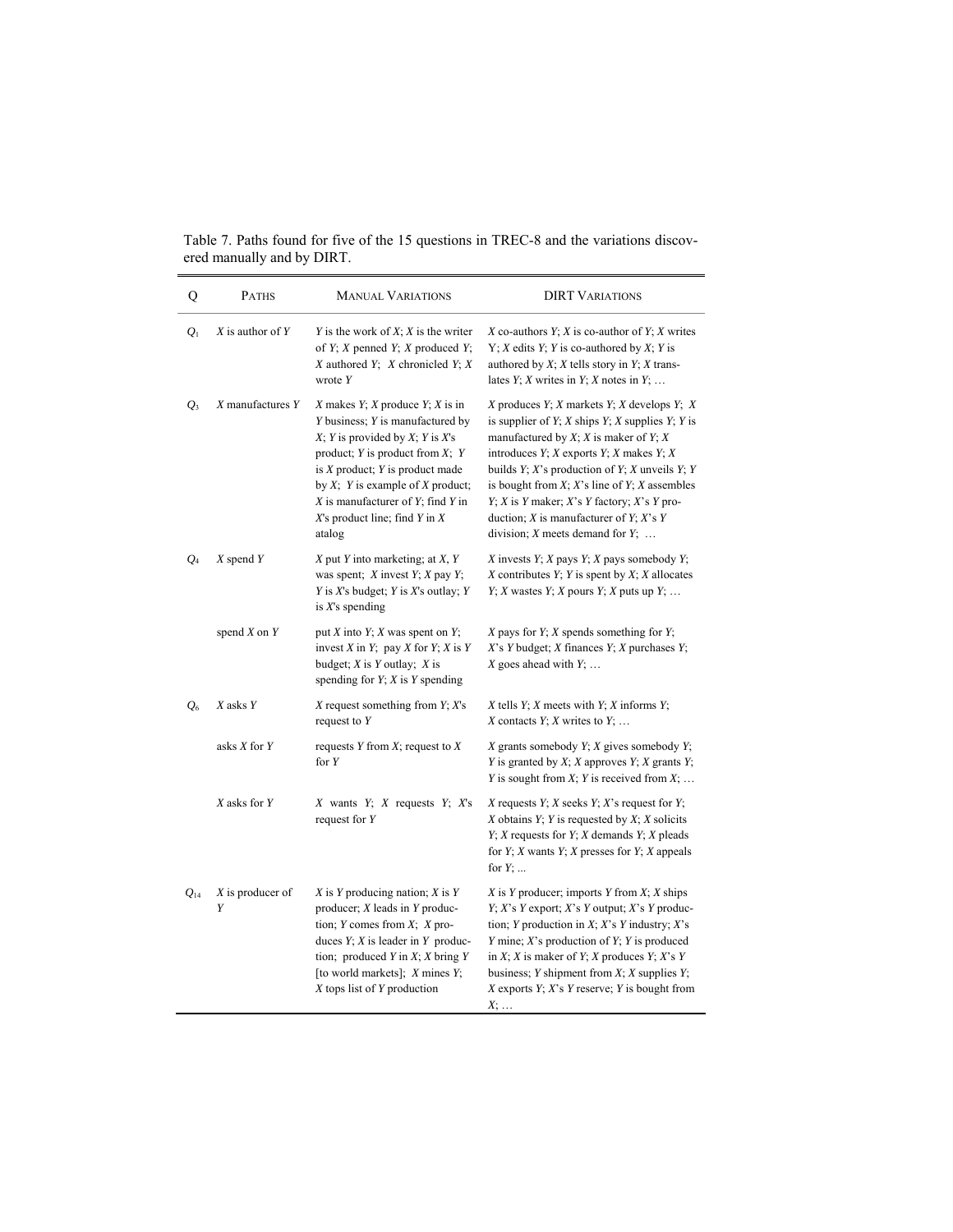## *5.3 Observations*

There is very little overlap between the automatically generated paths and the paraphrases, even though the percentage of correct paths in DIRT outputs can be quite high. This suggests that finding potentially useful inference rules is very difficult for humans as well as machines. Table 7 shows some of the *correct* paths among the Top-40 extracted by our system for five of the TREC-8 questions. Many of the variations generated by DIRT that are correct paraphrases are missing from the manually generated variations, and vice versa. It is difficult for humans to generate a diverse list of paraphrases, given a starting formulation and no context. However, given the output of our system, humans can easily identify the correct inference rules. Hence, at the least, our system would greatly ease the manual construction of inference rules for a QA system.

The performance of DIRT varies a great deal for different paths. Usually, the performance for paths with verb roots is much better than for paths with noun roots. A verb phrase typically has more than one modifier<sup>3</sup>, whereas nouns usually take a smaller number of modifiers. When a word takes less than two modifiers, it will not be the root of any path. As a result, paths with noun roots occur less often than paths with verb roots, which explains the lower performance with respect to paths with noun roots.

In Table 5, DIRT found no correct inference rules for three of the questions. The paths for  $Q_2$  and  $Q_8$  do not have any entries in the triple database. The performance for  $Q_7$  is poor for a different reason. Although the triple database contains plenty of features for "*X leaves Y*", all of the similar paths found by DIRT refer to the travel sense of *leave*, such as "*X* flees Y" and "*X* visits Y". In " $Q_7$ : *What debts did Qintex group leave?"* the intended meaning of *leave* is "to cause something to remain."

Another source of error in our algorithm is exemplified by the following: among the most similar paths of "*X asks Y*", we have "*X informs Y*" (which is correct), but also *<sup><i>'Y*</sup> asks X<sup>''</sup> and *''Y informs X*<sup>''</sup>. The reason is that both askers and askees tend to be persons or organizations. Since the similarity of paths depends totally on the similarity of their slots, slots with the same kind of fillers are not distinguished in our algorithm. Predicting whether this type of error will happen in the outputs for a given path is easy. We can simply compute the similarity between its *SlotX* and its *SlotY*. However, teasing out the incorrect inference rules caused by this is still a problem.

#### **6 Conclusion and Future Work**

Better tools are necessary to tap into the vast amount of textual data that is growing at an astronomical pace. Knowledge about inference relationships between natural language expressions is extremely important for question-answering and

l

<sup>3</sup> In this paper, we use dependency grammar terminology where the term *modifier* refers to both modifiers and arguments in *X*-bar Theory.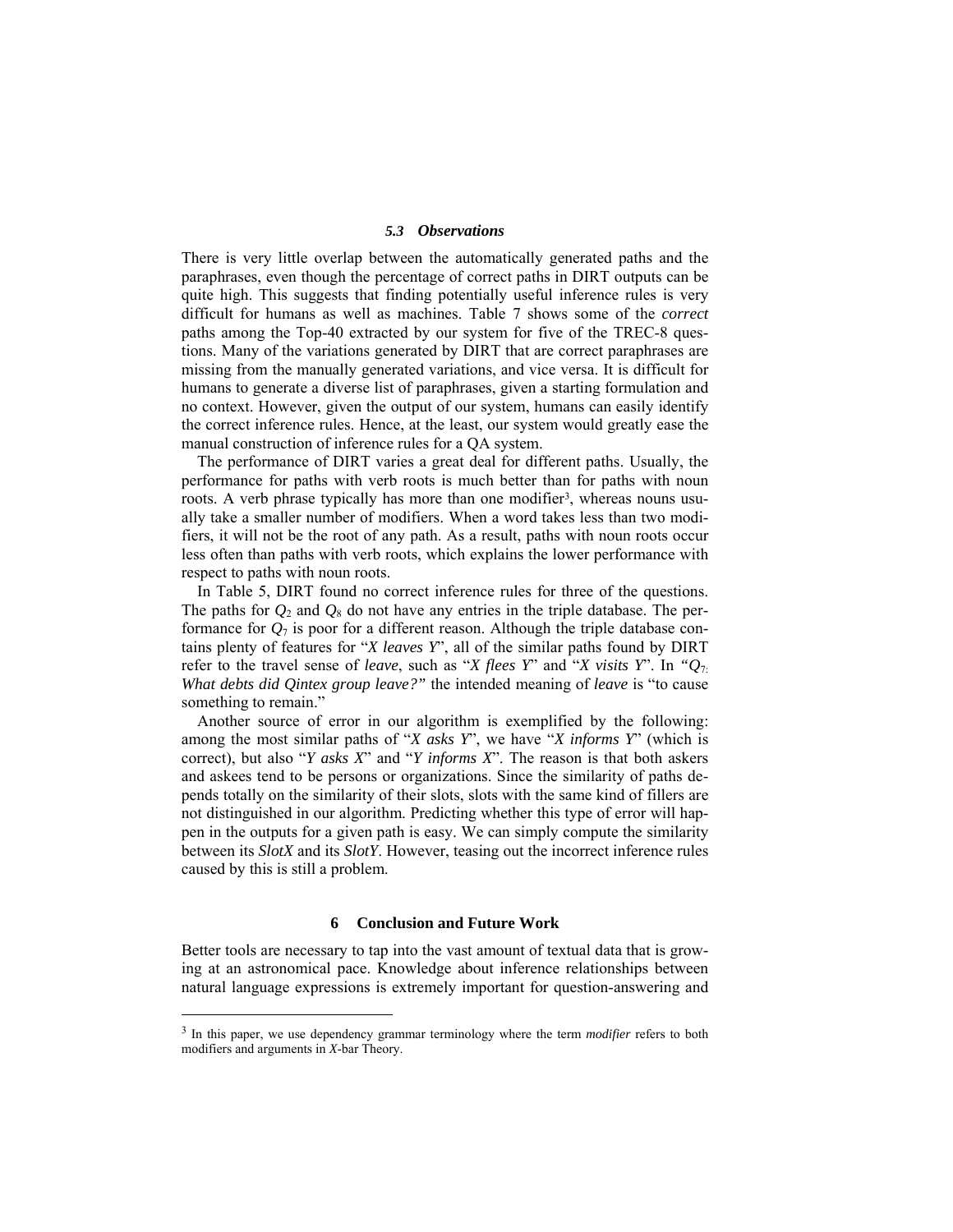many other applications of natural language processing. To the best of our knowledge, this is the first attempt to discover such knowledge automatically from a large corpus of text. We introduced the Extended Distributional Hypothesis, which states that paths in dependency trees have similar meanings if they tend to connect similar sets of words. Treating paths as binary relations, our algorithm is able to generate inference rules by searching for similar paths. Our experimental results show that the Extended Distributional Hypothesis can indeed be used to discover very useful inference rules, many of which, though easily recognizable, are difficult for humans to recall.

Many questions remain to be addressed. One is to recognize the polarity in inference relationships. High similarity values are often assigned to relations with opposite polarity. For example, "*X worsens Y*" has one of the highest similarity to *<sup>4</sup>X solves Y*<sup>*n*</sup> according to equation (6). For some questions, this may be helpful while for others it may cause confusion.

In another work (Lin and Pantel, 2001), we constructed semantic classes from text corpus with an unsupervised algorithm. For example, the following are two classes generated by our program (*Nq1446* and *Nq1471* are automatically generated class names):

- Nq1446: coating, Resin, adhesive, sealant, plastic, material, chemical, polymer, product, "specialty chemical", paint, varnish, packaging, lubricant, ceramic, laminate, dye, film, glue, reagent, compound, pigment, wax, epoxy, sealer, lacquer, ink, gasket, covering, insulator
- Nq1471: "booster rocket", booster, rocket, "rocket engine", engine, vehicle, motor, "propulsion system", tank, "fuel cell", injector

These classes may be used to extend paths with constraints on the inference rule's variables. For example, instead of generating a rule *<sup><i>X*</sup> manufactures Y  $\approx$ *X*'s *Y* factory", we may want to generate a rule with an additional clause: "*X manufactures Y*  $\approx$  *X's Y factory, where Y is in Nq1446 or Nq1471 or ...*". The *<sup>''</sup>where*" clause can be potentially discovered by generalizing the intersection of the *SlotY* fillers of the two relations.

#### **References**

- Alshawi, H. and Carter, D. 1994. Training and Scaling Preference Functions for Disambiguation. Computational Linguistics, 20(4):635-648.
- Anick, P.G. and Tipirneni, S. 1999. The Paraphrase Search Assistant: Terminological Feedback for Iterative Information Seeking. In *Proceedings of SIGIR-99*. pp. 153-159. Berkeley, CA.
- Arampatzis, A. T., Tsoris, T., Koster, C. H. A., and van der Weide, T. P. 1998. Phrase-based infase-bas retrieval. *Information Processing & Management*, 34(6):693-707.
- Barzilay, R., McKeown, K., and Elhadad, M. 1999. Information Fusion in the Context of Multi-Document Summarization. In *Proceedings of ACL-99*. College Park, Maryland.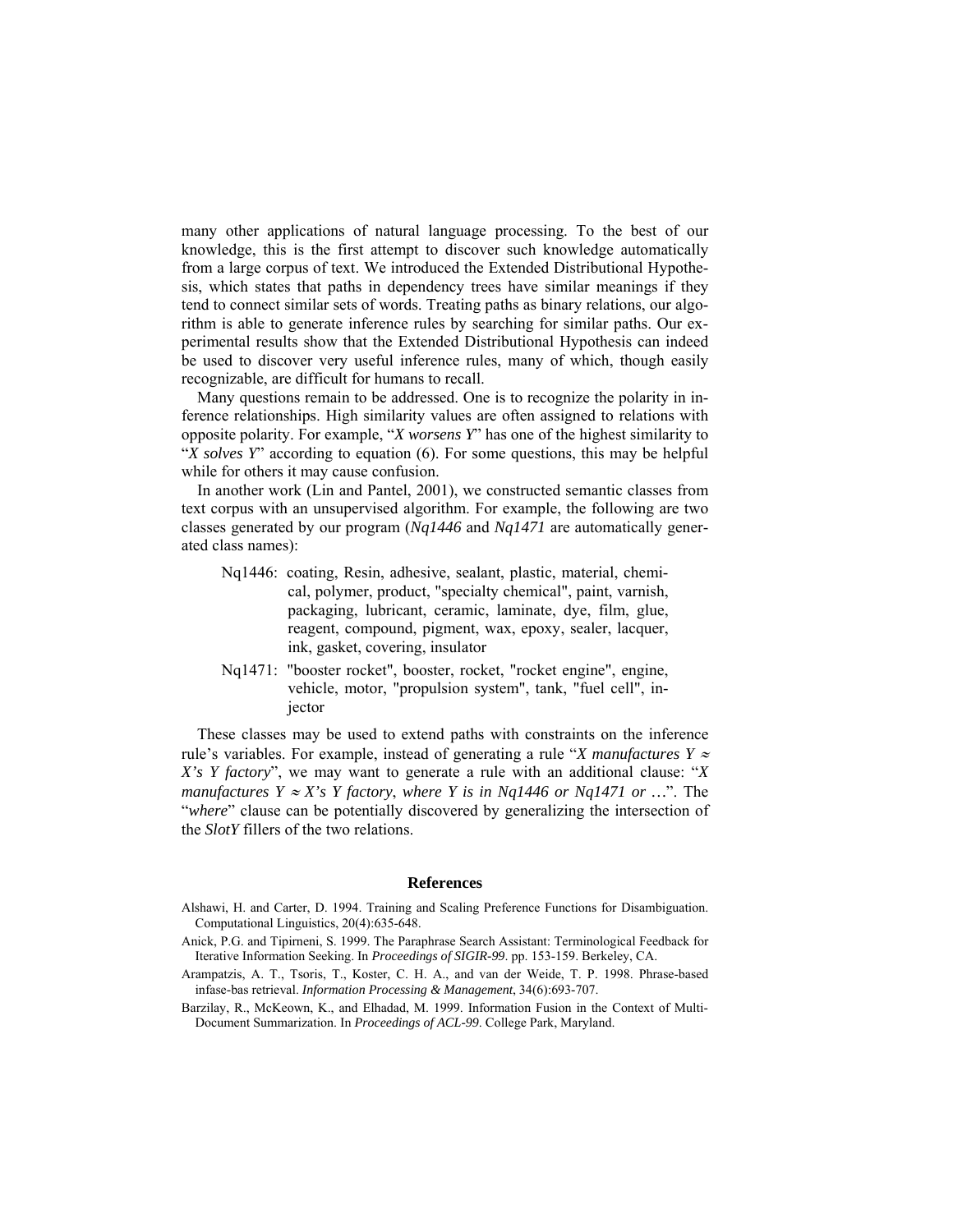- Berwick, R. C. 1991. Principles of Principle-Based Parsing. In Berwick, B. C., Abney, S. P., and Tenny, C. (eds.), *Principle-Based Parsing Computation and Psycholinguistics*. pp. 1-38. Kluwer Academic Publishers.
- Charniak, E. 2000. A Maximum-Entropy-Inspired Parser. In *Proceedings of the North American Chapter of the Association for Computational Linguistics*. pp. 132-139. Seattle, WA.
- Church, K. and Hanks, P. 1989. Word Association Norms, Mutual Information, and Lexicography. In *Proceedings of ACL-89*. pp. 76-83. Vancouver, Canada.
- Collins, M. J. 1996. A New Statistical Parser Based on Bigram Lexical Dependencies. In *Proceedings of ACL-96*. pp. 184-191. Santa Cruz, CA.
- Dras, M. 1997. Reluctant Paraphrase: Textual Restructuring Under an Optimisation Model. In *Proceedings of PACLING-97*. pp. 98-104. Ohme, Japan.
- Dras, M. 1999. A meta-level Grammar: Redefining Synchronous TAGs for Translation and Paraphrase. In *Proceedings of ACL-99*. pp. 80-97. College Park, Maryland.
- Fabre, C. and Jacquemin, C. 2000. Boosting Variant Recognition with Light Semantics. In Proceedings of COLING-2000. Sarrebrücken, Germany.
- Feldman, R., Fresko, M., Kinar, Y., Lindell, Y., Liphstat, O., Rajman, M., Schler, Y., and Zamir, O. 1998. Text Mining at the Term Level. In *Proceedings of the 2nd European Symposium on Principles of Data Mining and Knowledge Discovery*. pp. 65-73. Nantes, France.
- Harabagiu, S., Pasca, M., and Maiorano, S. 2000. Experiments with Open-Domain Textual Question Answering. In *Proceedings of COLING-2000*. Sarrebrücken, Germany.
- Harris, Z. 1985. Distributional Structure. In: Katz, J. J. (ed.), *The Philosophy of Linguistics*. New York: Oxford University Press. pp. 26-47.
- Hahn, U. and Schnattinger, K. 1998. Towards text knowledge engineering. In *Proceedinfs of AAAI-98*. pp. 524-531. Menlo Park, California.
- Hays, D. 1964. Dependency Theory: a Formalism and Some Observations. *Language*, 40:511-525.
- Hearst, M. 1992. Automatic Acquisition of Hyponyms from Large Text Corpora. In *Proceedings of ACL-92*. Nantes, France.
- Hindle, D. 1990. Noun Classification from Predicate-Argument Structures. In *Proceedings of ACL-90*. pp. 268-275. Pittsburgh, Pennsylvania.
- Hudson, R. 1984. *Word Grammar*. Basil Blackwell Publishers Limited. Oxford, England.
- Iordanskaja, L, Kittredge, R., and Polguere, A. 1991. *Natural Language Generation in Artificial Intelligence and Computational Linguistics*. Kluwer. Boston, MA.
- Jacquemin, C., Klavans, J. L., and Tzoukermann, E. 1997. Expansion of Multi-Word Terms for Indexing and Retireval using Morphology and Syntax. In *Proceedings of ACL-97*. pp. 24-31. Madrid, Spain.
- Jacquemin, C., Klavans, J. L., and Tzoukermann, E. 1999. NLP for Term Variant Extraction: A Synergy of Morphology, Lexicon, and Syntax. *Natural Language Information Retrieval*, T. Strzalkowski, editor. pp. 25-74. Kluwer. Boston, MA.
- Larsen, B. and Aone, C. 1999. Fast and effective text mining using linear-time document clustering. In *Proceedings of KDD-99*. pp. 16-22. San Diego, CA.
- Lin, D. 1993. Parsing Without OverGeneration. In *Proceedings ACL-93*. pp. 112-120. Columbus, OH.
- Lin, D. 1998. Extracting Collocations from Text Corpora. *Proceedings of the Workshop on Computational Terminology*. pp. 57-63. Montreal, Canada.
- Lin, D. and Pantel, P. 2001. Induction of Semantic Classes from Natural Language Text. To appear in *Proceedings of KDD-2001*. San Francisco, CA.
- Lin, S. H., Shih, C. S., Chen, M. C., et al. 1998. Extracting Classification Knowledge of Internet Documents with Mining Term Associations: A Semantic Approach. In *Proceedings of SIGIR-98*. Melbourne, Australia.